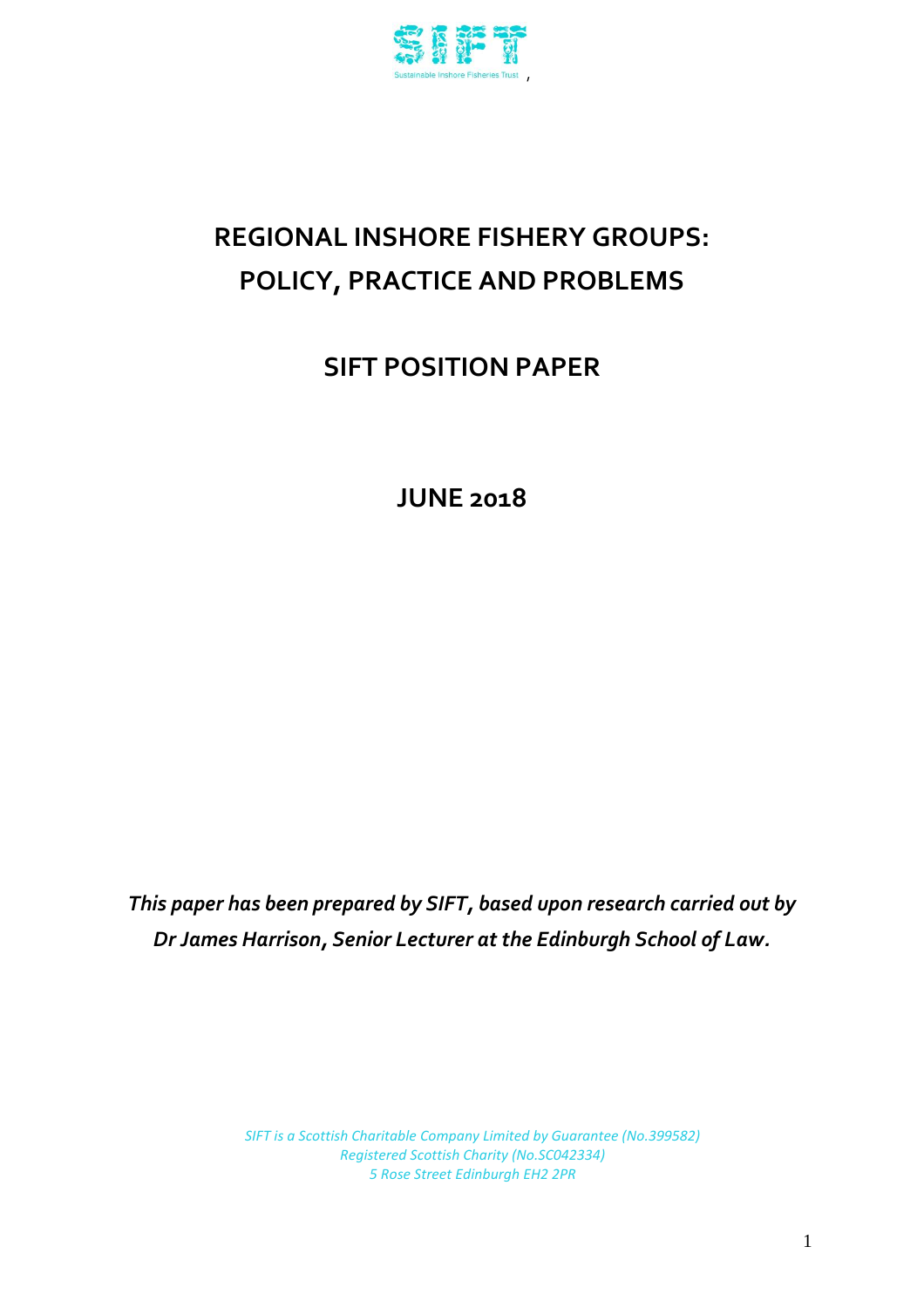

# **Executive Summary**

This paper analyses the policy and practice of the Regional Inshore Fishery Groups (RIFGs), which were established by the Scottish Government in 2016 to provide a voice for the fishing industry in the development of inshore fisheries policy. It draws from the records of the RIFGs, where available.

SIFT supports the principle of local and regional fisheries management, but our analysis of RIFG practice reveals fundamental weaknesses that must be addressed in order to improve inshore fisheries governance in Scotland. The paper highlights a number of shortcomings, particularly:

- **the lack of transparency concerning the membership;**
- **the lack of transparency regarding decision-making processes.**

Both of these can in large part be attributed to these groups operating as unconstituted bodies. Furthermore, RIFGs have:

- **avoided direct engagement with important marine stakeholders**, including local coastal communities, environmental non-governmental organisations and local authorities, despite encouragement to do so in government policy;
- **developed Fisheries Management Plans with serious deficiencies in scope and substance**.

The context in which RIFGs operate has also been found wanting: even when RIFGs have produced proposals for inshore fishery management measures, the governmental response has often been slow and inadequate. It has taken up to seven years for some proposals in RIFG management plans to be adopted as regulatory measures. Many proposals are still waiting. Furthermore there are instances of when it h**as been possible to successfully advocate new management measures outwith the RIFG process, which calls into question the value of working through RIFGs**.

Finally, the paper discusses the role of RIFGs in the regional marine planning process. Whilst it is relatively early to judge their performance in this regard, SIFT nevertheless has concerns that:

**RIFGs have too much influence in discussions that impact upon fisheries management**.

The paper concludes that if RIFGs are to be given a lead role in the planning process, then

- **institutional reform is necessary in order to address the many shortcomings identified;**
- **the proposed Inshore Fisheries Bill provides an opportunity to address these shortcomings, by:**
	- o **introducing a statutory framework for local and regional fisheries management;**
	- o **ensuring that regional fisheries management bodies operate according to a clear and transparent constitution;**
	- o **including representatives from broader marine stakeholders;**
	- o **Including representatives from across the fishing industry; and**
	- o **requiring RIFGs to follow key principles in the adoption of fisheries management plans.**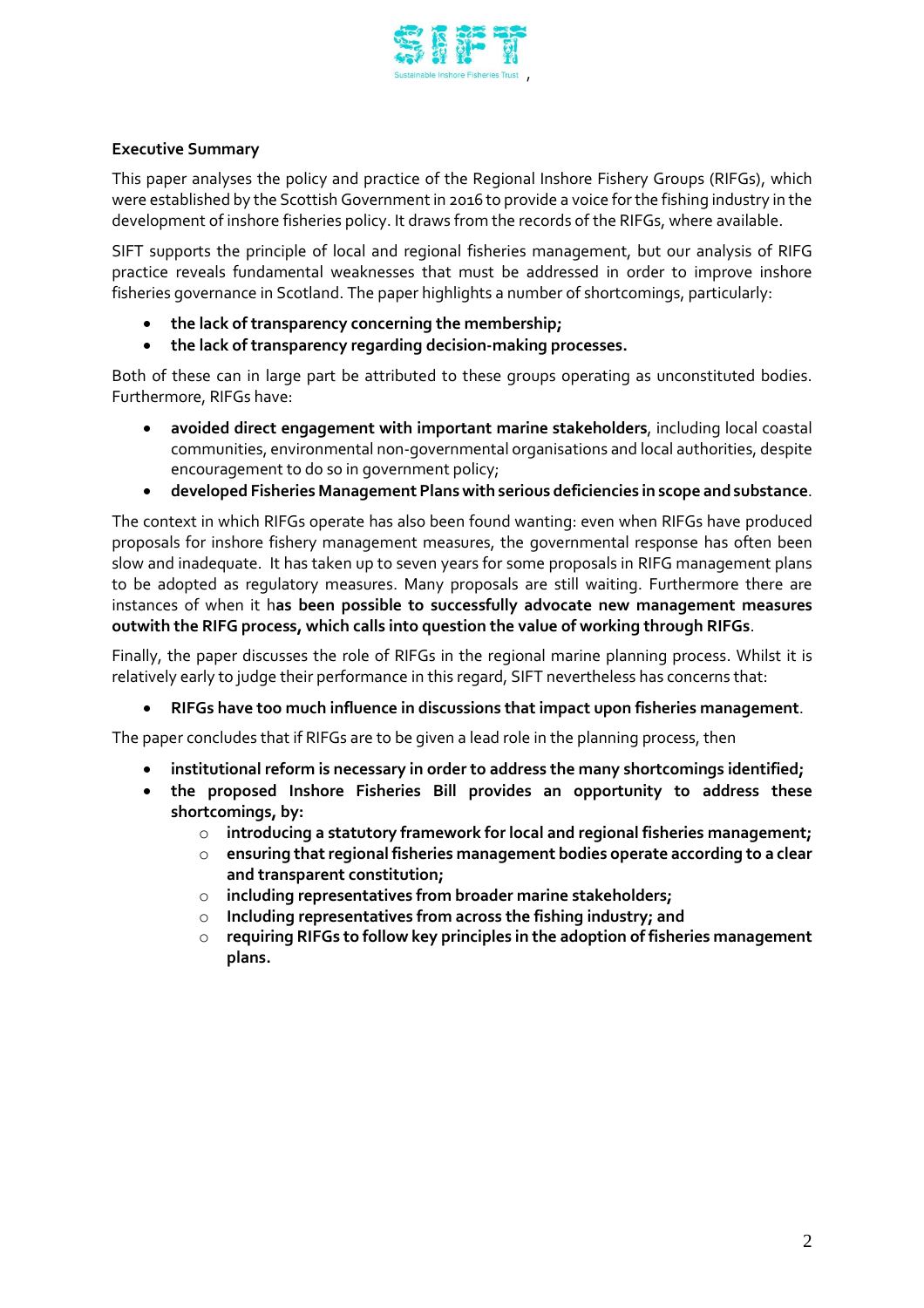

# **1. Introduction**

 $\overline{a}$ 

SIFT began its work on legislative reform in light of the commitment of the Scottish Government to review the inshore fisheries legislative framework and bring forward a new inshore fisheries bill. $^{\rm 1}$  A key question for that process should be whether the centralised decision-making powers conferred by statute, accompanied by reliance on a process of engagement with the fishing industry through Regional Inshore Fisheries Groups (RIFGs), is still the best model for inshore fisheries management in Scotland.

In its 2017 *Position Paper on Legislative Reform of Scotland's Inshore Fisheries*, SIFT advocated for reform of the existing system of inshore fisheries management in Scotland, with a view to promoting more effective local management over inshore fisheries in Scotland. In particular, the Position Paper called for the system of RIFGs to be replaced with new governance arrangements, which better fit the needs of local coastal communities.

**The purpose of this paper is to provide further detail on the shortcomings of the current system of RIFGs**. The paper focuses on the structure and operation of RIFGs and the extent to which they provide a transparent, inclusive and effective decision-making mechanism. It also addresses their role in developing inshore fisheries management measures and their broader interface with the regional marine planning process.

Section 2 of the paper will begin by providing some historical context, in order to demonstrate the reccurring nature of proposals for devolving fisheries management decisions to the local or regional level in Scotland. This section will also explain the setting up of the RIFGs and the key objectives that this reform was intended to deliver. It traces the development of RIFGs from the former system of Inshore Fisheries Groups (IFGs), a process through which many early expectations about the new system of governance were established.

Section 3 of the paper turns to the practice of the RIFGs in their first years of operation, demonstrating that several of the original policy objectives of this model of governance have not been met in practice because of the manner in which RIFGs have been constituted. This part of the paper will address the functions and status of RIFGs, their institutional structure, participation within RIFGs, and the decision-making process, with additional observations about the transparency of the procedures. The analysis is based upon the available minutes of RIFGs. $^2$ 

Section  $\mu$  of the paper discusses the development of fisheries management plans and management measures by RIFGs, whereas section 5 considers broader links with the marine planning regime.

# **2. Historical Background to the Debate over Local Fisheries Management in Scotland**

The appropriate framework for inshore fisheries management in Scotland is something that has been debated for decades, if not centuries. The Sea Fisheries Regulation (Scotland) Act 1895 allowed local authorities to request the establishment of 'sea fisheries district committees', which would have had the power to make bye-laws for fishing in their area.<sup>3</sup> Yet, it would appear that no use was ever made of this provision, which has been ascribed to the fact that the committees were to be funded by the levying of additional taxes on the local population.<sup>4</sup>

<sup>1</sup> See Scottish Government, *A Plan for Scotland: The Government's Programme for Scotland 2016-17* (September 2016) 54. See also Scottish National Party, *Manifesto 2016*, 26: 'We will also update inshore fisheries legislation through an Inshore Fisheries Bill to support sound fisheries management.'

<sup>&</sup>lt;sup>2</sup> At the time of writing, not all RIFG minutes were available, often due to technical problems with the links to minutes on the RIFG website.

<sup>&</sup>lt;sup>3</sup> Sea Fisheries Regulation (Scotland) Act 1895, ss. 5-6. Bye-laws were subject to approval of the Secretary of State for Scotland; ibid, s.  $22(1)$ .

<sup>4</sup> *Regulation of Scottish Inshore Fisheries: Report of the Scottish Inshore Fisheries Committee* (Cameron Report), Cmnd 4453 (December 1970) para. 249. The report goes on to suggest that local fishermen 'have no wish to be represented on and by a local authority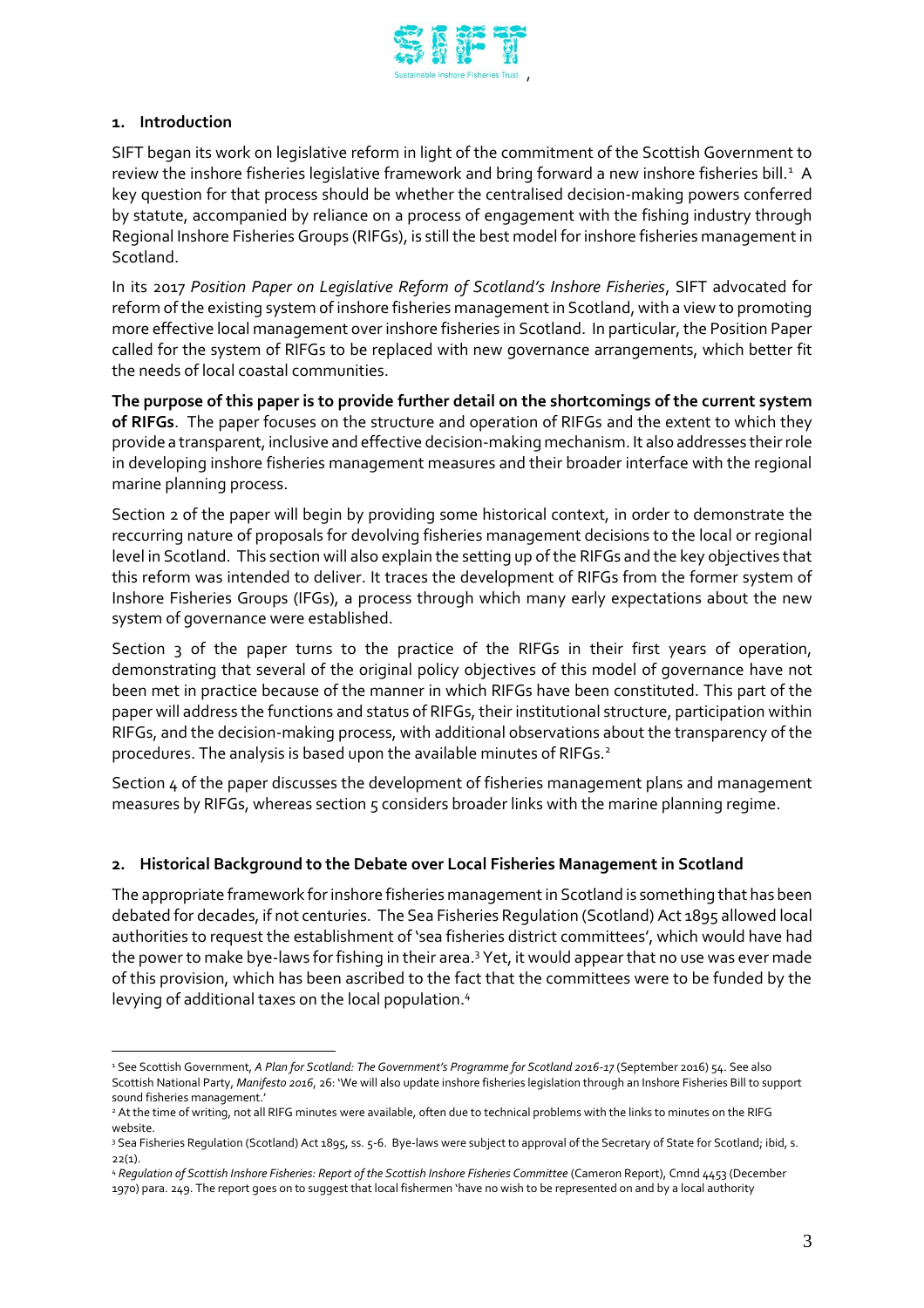

## **The Cameron Committee**

In the 1970 review of the Scottish inshore fisheries regulations conducted by the Cameron Committee, the notion of local management was once again mooted, but the report advocated against such a step, concluding that 'the delegation of authority to make local regulations to local committees might have merited consideration had Scottish fishermen been voiceless, had they not had representative organisations to speak for them … but in fact they appear to be well organised.'<sup>5</sup> Furthermore, the report highlighted the difficulties of ensuring that local committees were representative of all of the different interests<sup>6</sup> and the authors feared that localisation might lead to parochialism and measures to protect local fishers from those vessels travelling to the region to fish.<sup>7</sup>

## **The 1984 Act**

The matter came up again during discussion of the Inshore Fisheries (Scotland) Bill, when the idea of establishing localised management bodies was considered. In the end it was rejected on the basis that:

'it would be wrong for the Secretary of State to devolve his powers in this respect and, even if he did, … the creation of these local committees might well give rise to more problems than they would solve. There could be problems of demarcation since the fish stocks might well not correspond as neatly to the committee areas as we would wish. There would also be difficulties if a committee in one area adopted a more restrictive or a more relaxed line on particular issues than a committee in another area.'<sup>8</sup>

Nevertheless, the Bill was amended during its passage to ensure that the Secretary of State, when exercising powers under the legislation, consulted fisheries interest groups. To this end, the Inshore Fisheries (Scotland) Act 1984 includes a requirement for consultation with 'such bodies as [the Minister] considers appropriate.'<sup>9</sup> There was some resistance to the insertion of this relatively mild language into the Bill<sup>10</sup>, but it was ultimately adopted as an amendment by the House of Commons. The drafting history suggests that this provision was directed at consultation with fisheries bodies but the phrase is ambiguous and it leaves a lot of discretion as to who is consulted. The Act gained royal assent in 1984, it was brought into effect on 26<sup>th</sup> July 1985 $^{\rm 11}$ , and it remains one of the main pillars of the legal framework for inshore fisheries management in Scotland.

# **The Royal Commission 2005 Report,**

Despite repeated rejections of establishing local management committees at governmental level, the idea continues to resurface from time to time. For example, the Royal Commission on Environmental Pollution recommended in its 2005 Report – *Turning the Tide: Addressing the Impact of Fisheries on the Marine Environment* – that the Scottish Executive should establish inshore management committees in Scotland.<sup>12</sup> By this time, some policy movement had already taken place in Scotland, which, whilst not seeing the introduction of statutory bodies, recognised the value of greater involvement of local and regional interests within the development of inshore fisheries policy-making.

 $\overline{a}$ committee, that they prefer to have their interests promoted by their own associations, who for many years have had direct lines of communication with the central executive and administrative authorities.'

<sup>5</sup> Ibid, para. 253. At this point, the report adds in brackets '(we acknowledge there are gaps – for example creel fishermen)'.

<sup>6</sup> Ibid, para. 252.

<sup>7</sup> Ibid, para. 250.

<sup>8</sup> Hansard, HL Deb 29 November 1983, vol 445, col 564 (Lord Gray of Contin, Minister of State, Scottish Office). See also rejection of an amendment during the passage of the Bill through the Lords, which would have given a power to the Secretary of State to delegate his powers to a local area committee: Hansard *HL Deb 13 February 1984 vol 448 cc70-89.*

<sup>9</sup> Inshore Fisheries (Scotland) Act 1984, s. 1. Under the Scotland Act 1998 (Modification of Functions) Order 1999, these powers were transferred to the Scottish Ministers.

<sup>10</sup> See Hansard, *HL Deb 20 February 1984 vol 448 cc519-24.*

<sup>11</sup> Inshore Fishing (Scotland) Act 1984 (Commencement) Order 1985.

<sup>&</sup>lt;sup>12</sup> Royal Commission on Environmental *Pollution, Turning the Tide: Addressing the Impacts of Fisheries on the Marine Environment (25<sup>th</sup>)* Report), Cm 6392 (December 2004) para. 11.47.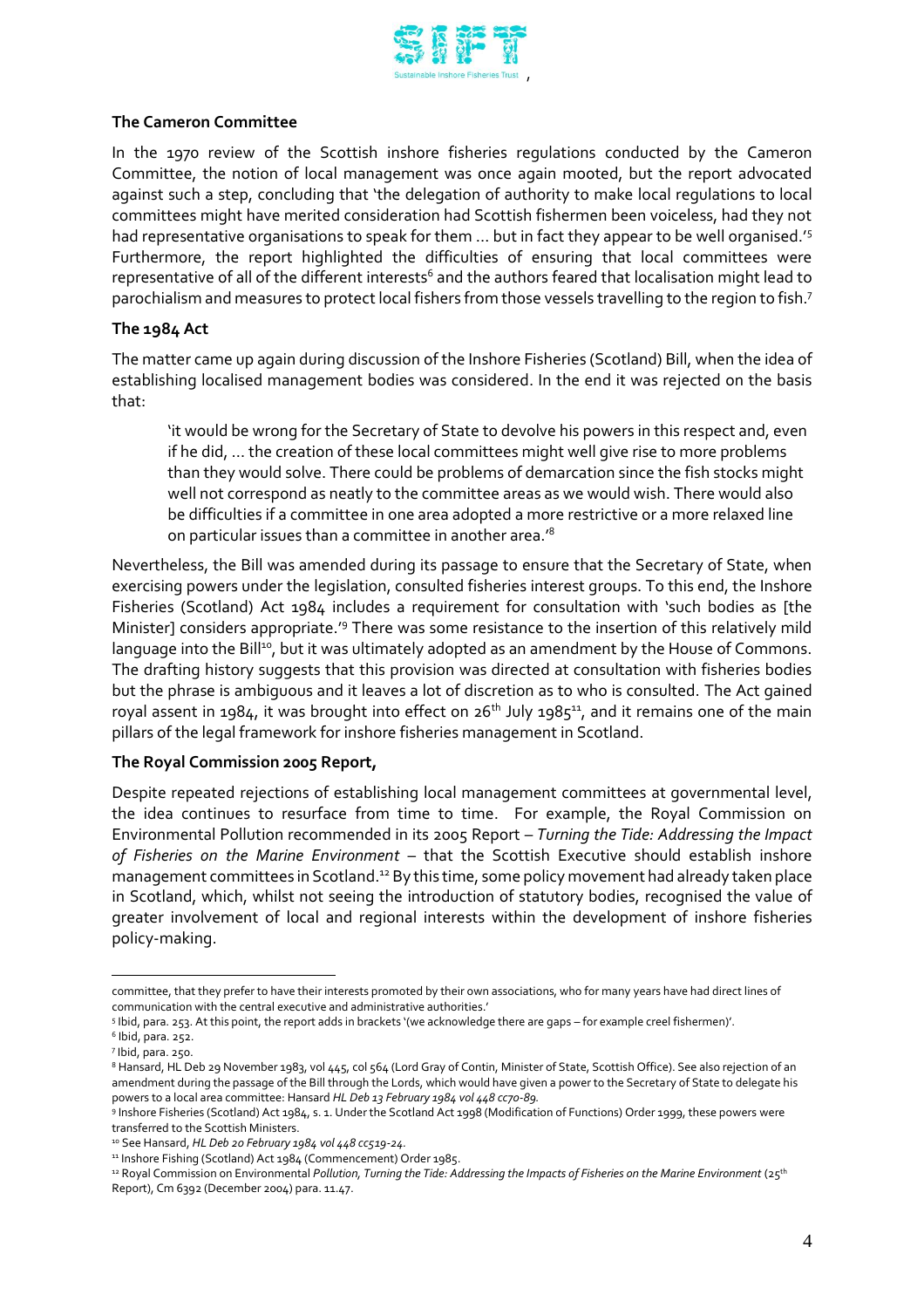

## **The establishment of IFGs**

The turning point came with the re-election of the coalition government in 2003. In the Partnership Agreement underpinning the second coalition government of the Scottish Labour Party and the Scottish Liberal Democrats, there was an **agreement to** *'set in place an urgent review of the management of all fisheries within the 12-mile coastal zone with a view to delegating responsibility to local stakeholders,* if necessary through reform of the Inshore Fisheries Act and other regulatory measures for inshore fisheries.<sup>13</sup> As a result of that process<sup>14</sup>, Scottish Ministers proposed the introduction of Inshore Fisheries Groups (IFGs) in 2005. <sup>15</sup> **These new bodies would be tasked with '***developing local objectives for inshore fisheries management within the geographical area that*  **the group covers and developing management plans to deliver those objectives.'<sup>16</sup> This change of** policy was designed to overcome what was perceived to be a reactive response to inshore fisheries issues under the applicable legislation<sup>17</sup> and an ad hoc reliance on stakeholder consultation. **The new IFGs were thus intended to promote proactive management 'in a coordinated and coherent way**.'<sup>18</sup>

With this in mind, **IFGs were supposed to have the ability to 'plan for and react to changing circumstances and provide the opportunity to pilot and test new management measures in a meaningful and critical context.'**<sup>19</sup> To this end, six pilot IFGs were established in 2009 covering the Clyde, Moray Firth, North West, Outer Hebrides, Small Isles & Mull, and South East.

Originally, it was proposed that 12 groups would be created in total, but an early review carried out in 2010 on behalf of the Scottish Government recommended reducing the number of IFGs<sup>20</sup>, and it was subsequently decided to establish just six permanent groups, covering slightly larger areas, namely the East Coast, Moray Firth & North Coast, the North West, Orkney, the Outer Hebrides and the South West. Shetland was excluded due to the existence of the Shetland Islands Regulated Fishery (Scotland) Order, which confers licensing and other regulatory powers directly on the Shetland Shellfish Management Organisation.<sup>21</sup>

#### **The Regional IFGs**

Further reform was to follow in 2016<sup>22</sup>, when the six IFGs were replaced by three Regional Inshore Fisheries Groups (RIFGs) covering the North and East Coast (NECRIFG), the West Coast (WCRIFG), and the Outer Hebrides (OHRIFG), with two 'associated network groups' in Orkney and Shetland.<sup>23</sup> The structure and functions of the bodies in the latter two regions differs significantly from the standard RIFG. Shetland continues to be subject to the regulating order regime and so it is to be treated somewhat differently from the other RIFGs. Orkney is also different in that the there is a limited company called Orkney Sustainable Fisheries (OSF) Ltd which was established to 'run the local lobster hatchery and carry out research projects on the local shellfish populations.'<sup>24</sup> Whilst OSF

 $\overline{a}$ <sup>13</sup> Scottish Labour Party and the Scottish Liberal Democrats, *A Partnership for a Better Scotland* (May 2003) 16.

<sup>14</sup> See inter alia D Symes and S Ridgway, *Inshore Fisheries Regulation and Management in Scotland: Meeting the Challenges of* 

*Environmental Integration*, SNH Commissioned Report F02AA405 (2003).

<sup>&</sup>lt;sup>15</sup> See also The Royal Commission on Environmental Pollution Report "Turning the Tide": Addressing the Impact of Fisheries on the Marine *Environment - the Scottish Executive Response* (2006)13.

<sup>&</sup>lt;sup>16</sup> Scottish Government, A Strategic Framework for Inshore Fisheries in Scotland (2005) para. 37.

<sup>&</sup>lt;sup>17</sup> Ibid, para. 16.

<sup>&</sup>lt;sup>18</sup> Ibid, para. 38.

<sup>19</sup> Ibid, para. 38.

<sup>20</sup> See Homarus Ltd, *Inshore Fisheries Groups in Scotland: Early Review and Policy Appraisal (IFG Early Review)* (September 2010).

<sup>&</sup>lt;sup>21</sup> See the Shetland Islands Regulated Fishery (Scotland) Order 2012, which replaces the previous 1999 regulating order. The 2012 order confers regulatory powers on the Shetland Shellfish Management Organisation until 31 January 2028.

<sup>22</sup> These changes were introduced following the adoption of the 2015 Inshore Fisheries Strategy, which describes the new regional bodies as 'the authoritative voice on inshore fisheries matters in mainland marine regions.'

<sup>23</sup> Marine Scotland, *Scottish Regional Inshore Fisheries Groups: Outline Structure and Functions (Structure and Functions)*, Appendix C, para 1.

<sup>24</sup> <http://www.orkneysustainablefisheries.co.uk/>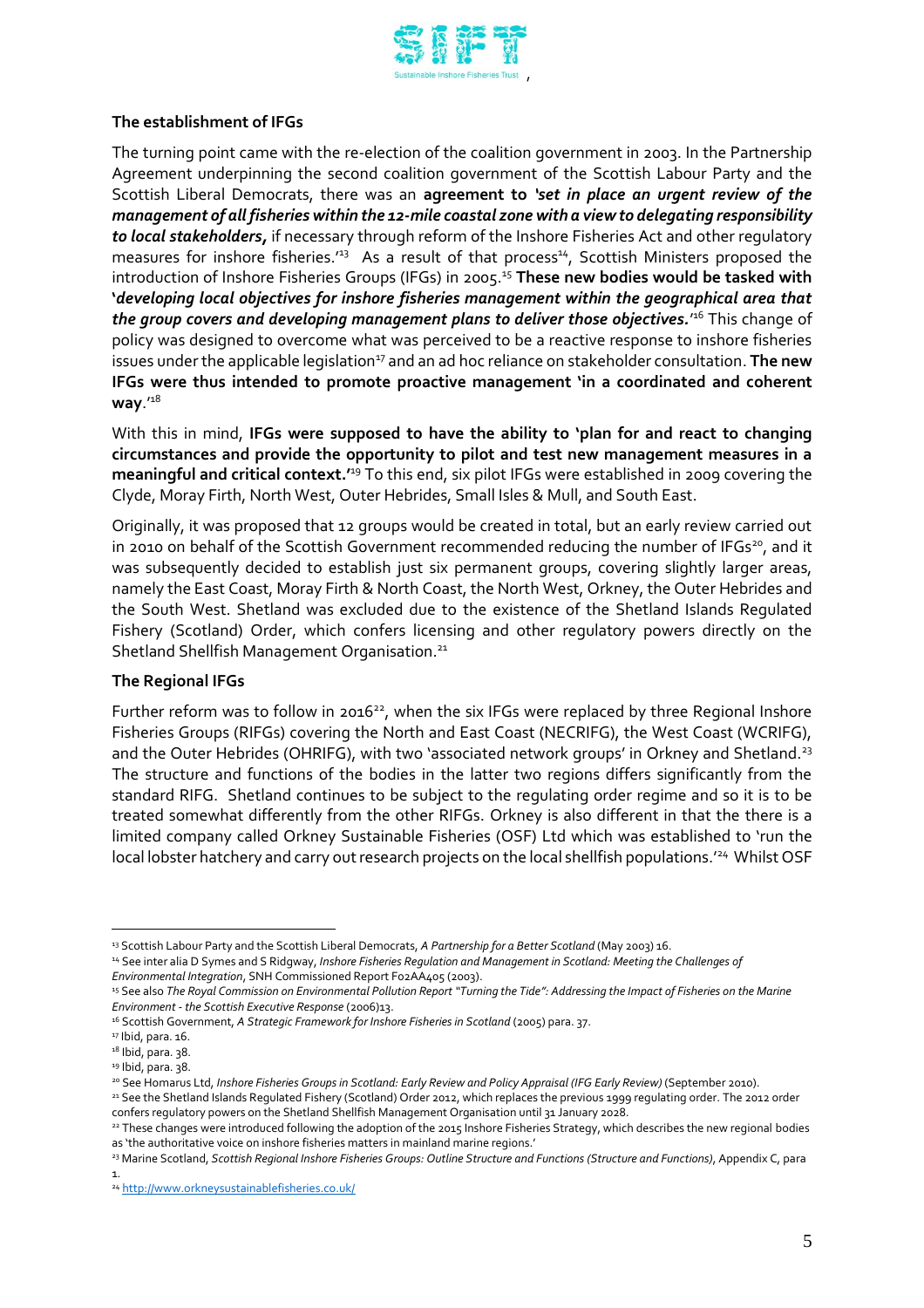

is recognised as fulfilling similar functions to the other RIFGs, given the significant differences in its structure and participation, it will not be included in the current analysis.



Image[: http://www.gov.scot/Resource/0049/00498783.pdf](http://www.gov.scot/Resource/0049/00498783.pdf)

What this brief historical overview demonstrates is that the question of localisation of inshore fisheries management is an issue that has consistently resurfaced throughout the years in debates over the appropriate format for inshore fisheries governance in Scotland. The debates also illustrate key issues that arise in the design of any system of localised management, including the delimitation of boundaries, as well as the composition and funding of any body given responsibility for fisheries issues. The following sections will evaluate the practice of the RIFGs in some of these respects, focussing on participation, transparency and accountability.

# **3. RIFG Status, Institutional Structure, Participation and Decision-Making**

# **3.1 Status of RIFGs**

 $\overline{a}$ 

According to the Scottish Government, '[RIFGs] are non-statutory bodies that aim to improve the management of Scotland's inshore fisheries out to 6 nautical miles, and to give commercial inshore fishermen a strong voice in wider marine management developments.' <sup>25</sup> Whilst they may be non-

<sup>25</sup> <http://www.gov.scot/Topics/marine/Sea-Fisheries/InshoreFisheries/rifgs>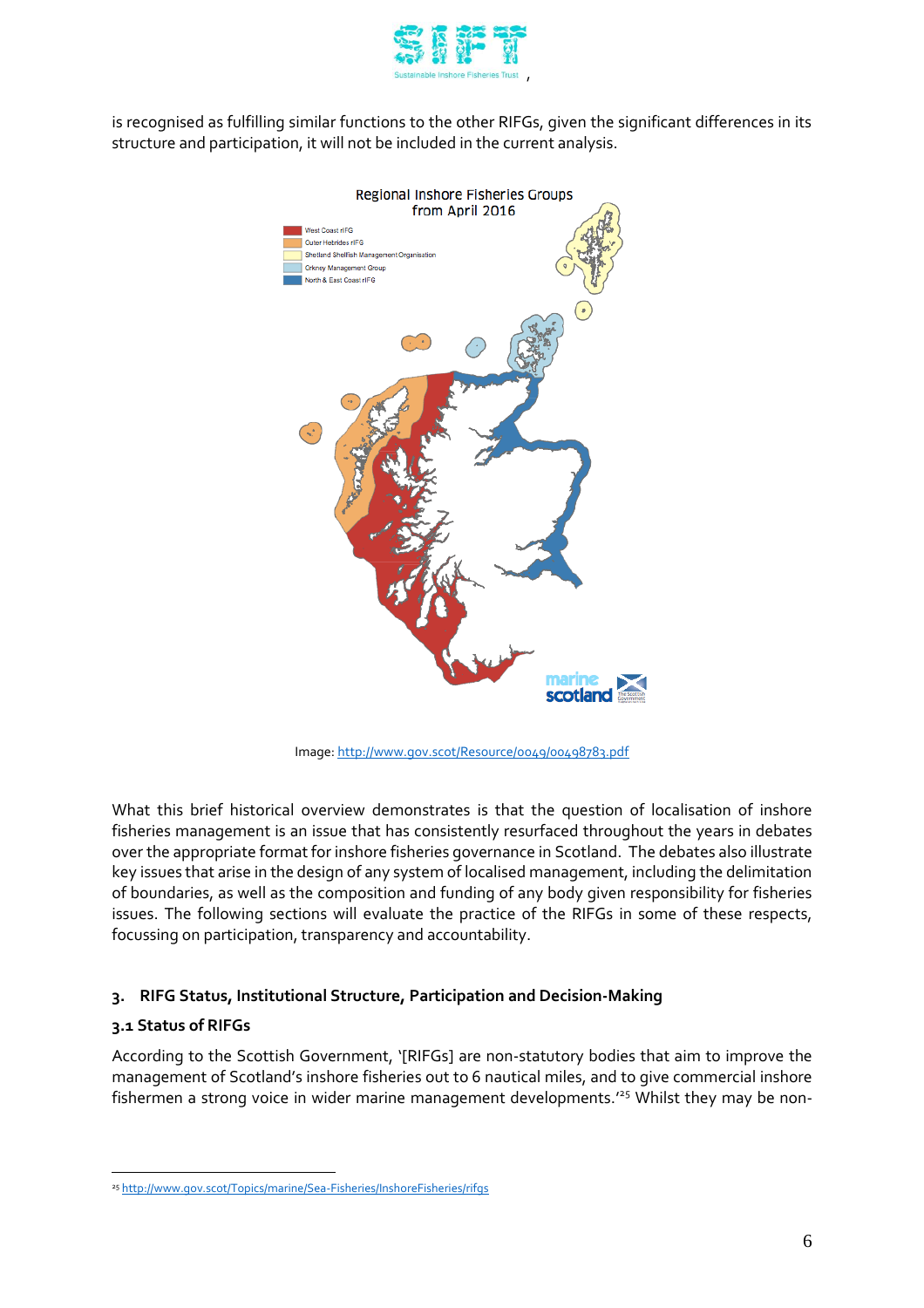

statutory, RIFGs are essentially quangos<sup>26</sup> and they play a key function in inshore fisheries management in Scotland by providing a link between local and regional fishing interests on the one hand and government decision-makers on the other hand. The administration of RIFGs is financed and supported by Marine Scotland, which further underpins the link with government.

## **IFGs have not met their original ambitions**

Whilst these bodies were always intended to be non-statutory in nature, in contrast to the English Sea Fisheries Committees/IFCAs**<sup>27</sup> , in practice, the precise characterisation of the Scottish model has evolved over time, from a relatively transparent and inclusive mechanism for developing inshore fisheries policy to a more informal arrangement largely concerned with giving a platform to elements within the fishing industry to influence government decision-making.**

## **From transparent and constituted to opaque and ill-defined**

The original model for IFGs anticipated that they would be formally constituted, with clear 'rules of procedure to guide the conduct of their business.'<sup>28</sup> **The advantage of this constituted approach was to ensure that decision-making was carried out in transparent and accountable manners**. Indeed, it would appear that many of the IFGs did operate according to a constitution, which formally established the IFG, set out its objectives and powers, and established the membership and institutional structure of the IFG.<sup>29</sup> Whilst constituted, it would appear that the IFGs operated as unincorporated associations, meaning that they did not have separate legal personality of their own.

Practice has, however, changed since the abolition of IFGs in early 2016 and their replacement with RIFGs. Subsequent guidance from Marine Scotland has confirmed that **RIFGs may operate as nonconstituted groups**<sup>30</sup> and this is how the NECRIFG and WCRIFG have operated since their establishment in 2016. <sup>31</sup> Obviously, **this choice has implications for the governance of RIFGs, particularly when it comes to membership and decision-making, with a significant loss of transparency and a lack of clarity about who can be involved in the process**. These issues will be discussed in further detail below. As one of the original IFGs that survived the consolidation, the OHRIFG still purports to have a constitution, which is annexed to its Fishery Management Plan. Yet, in practice, the operation of this institution deviates significantly from the constitution and so it is probably better to understand the OHRIFG as a distinct entity from the OHIFG, and which operates as an unconstituted body in the same manner as the NECRIFG and the WCRIFG.

# **3.2 Institutional Structure**

The original plans for IFGs anticipated a two-tier structure, consisting of an annual meeting of all members, with the more regular operation of the IFG overseen by a smaller Executive Committee composed of representatives nominated or elected by the membership. 32 With the advent of RIFGs, this two-tier structure appears to have been abandoned and RIFGs are simply expected to have a Management Committee. But given that the **RIFGs do not operate according to a formal** 

<sup>26</sup> Quasi-Autonomous Non-Governmental Organisation, which is defined by the Oxford English Dictionary as 'an administrative body which has a recognized role within the processes of national government, but which is constituted in a way which affords it some independence from government, even though it may receive state funding or support and senior appointments to it may be made by government ministers.'

<sup>27</sup> IFCAs were introduced under the Marine and Coastal Access Act 2009 in order to replace the previous system of Sea Fisheries Committees; see Marine and Coastal Access Act 2009, Part 6, Chapter 1.

<sup>28</sup> Scottish Government Marine Directorate, *Inshore Fisheries Groups Constitution and Guidance Notes (IFG Guidance Notes)* (August 2008) 3.

<sup>&</sup>lt;sup>29</sup> See e.g. South-East IFG Management Plan, June 2012, Appendix B; Small Isles and Mull IFG Management Plan, June 2012, Appendix 1. These constitutions were based upon a model prepared by the Scottish Government.

<sup>3</sup>º NECRIFG Minutes, 3 June 2016, para. 5(v).

<sup>31</sup> See the WCRIFG Management Plan (2017) 3.

<sup>&</sup>lt;sup>32</sup> IFG Guidance Notes.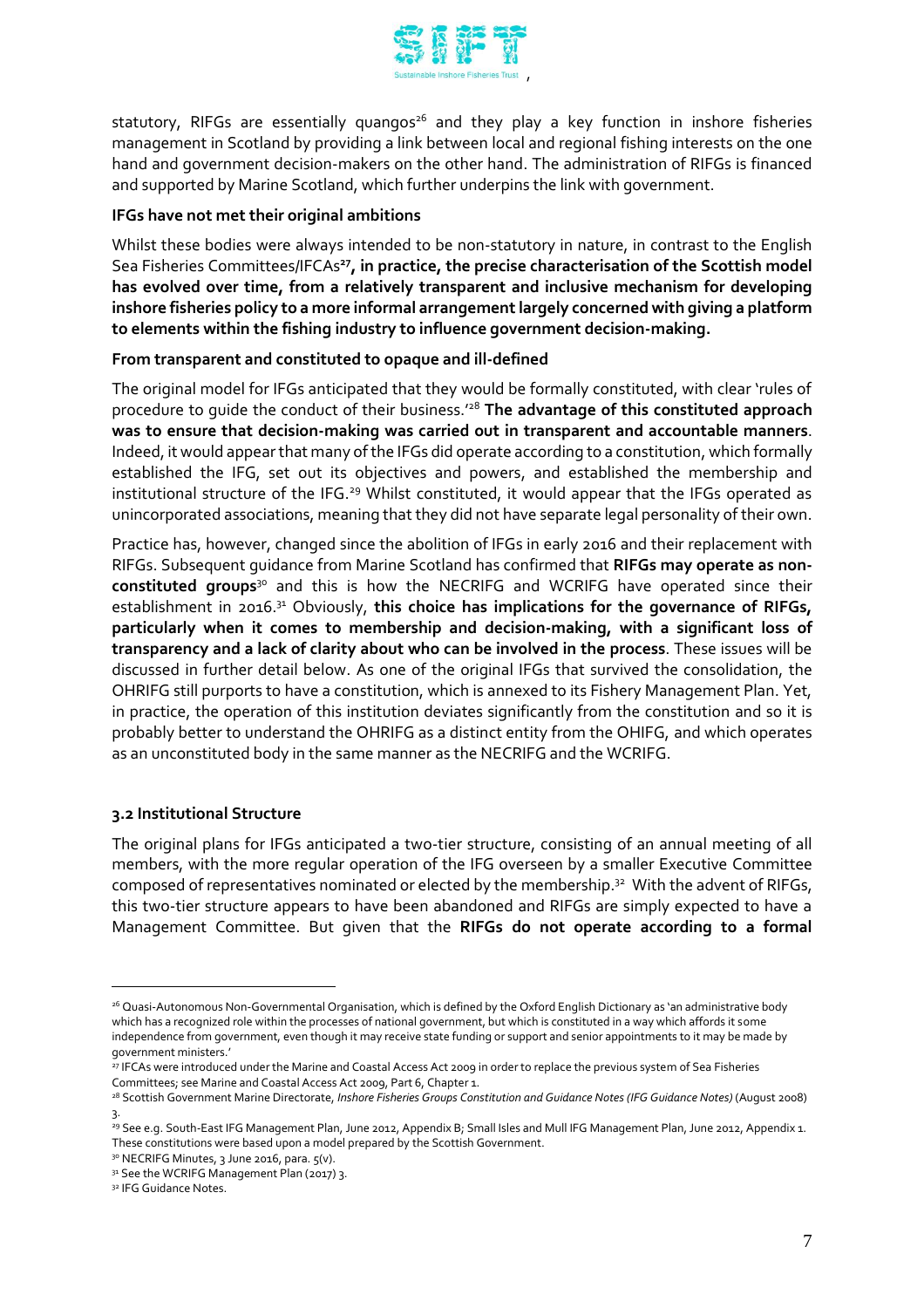

# **constitution<sup>33</sup>, the membership of the Management Committee is unpredictable, and operates with few rules to regulate participation or to constrain the conduct of meetings.**

Like their predecessors, RIFGs may establish geographic subcommittees and thematic work groups.<sup>34</sup> Most RIFGs have made good use of these powers. For example, the WCRIFG has established four geographic sub-committees (Clyde, Mull & Argyll, Solway, and West Highlands & Skye). To some extent, these sub-committees mirror the original areas proposed for IFGs. The OHRIFG has similarly formed a Broad Bay sub-group to address the particular issues in that area and the NECRIFG agreed to set up geographical sub-groups to mirror the four regional planning areas in its zone of responsibility, (Forth and Tay, North East, Moray Firth, and North Coast). <sup>35</sup> RIFGs have also established working groups to deal with thematic issues, such as a Cockle sub-group and Razor subgroup under the auspices of the OHRIFG and gear conflict working groups under the WCRIFG and  $NECRIFG.<sup>36</sup>$ 

Whilst such subsidiary bodies, whether geographical or thematic, can be seen as a positive development in terms of strengthening the participation of locally-based members in decisionmaking<sup>37</sup>, a negative aspect is that **there is often no public record of their composition and minutes are not always recorded. This has serious implications for transparency and accountability**. Although initiatives from sub-committees must be subsequently agreed by the Management Committee,<sup>38</sup> this may just provide a rubber-stamp for what has been agreed. **Rules about transparency and publication of minutes should be extended to any subsidiary body**. The fact that the OHRIFG already have such a practice suggests that it would be feasible for others to do so.

## **3.3 Participation of Fishing Interests in RIFGs**

The 2005 Strategic Framework for Inshore Fisheries in Scotland recognised that 'fishermen must be at the core of [the IFGs]'<sup>39</sup> and this has certainly been the practice of RIFGs. Government guidance for RIFGs suggests that the Management Committee will largely be composed of representatives of the local fishing industry, who are seen as 'the key stakeholders for the development of fisheries management provisions.'<sup>40</sup> This includes, in principle, not only fishers, but also processors and distributors. The guidance provided to RIFGs makes clear that 'all inshore fishermen from all sectors have the chance to engage with the RIFG regardless of the size of the Association or lack of one.'41

In practice **there are real concerns about the prevalence of attendance of well resourced, and frequently national) fishermen's organisations and the absence of independent fishers as members of these ostensibly regional bodies. The failure by the RIFGs to offer financial assistance for attendance costs, aggravates this problem.**

#### **The Outer Hebrides RIFG**

The OHRIFG has seen participation from seven fisheries organisations, including three national organisations (Scottish Pelagic FA; Scottish White Fish PA; and the Scottish Fishermen's Federation) and four other groups, two of which are not based in the area (Western Isles FA; Mallaig and North

<sup>&</sup>lt;sup>33</sup> See above.

<sup>34</sup> Structures and Functions, para. 10.

<sup>35</sup> See NECRIFG Minutes, 25 November 2016.

<sup>&</sup>lt;sup>36</sup> See e.g. NECRIFG Minutes, 9 June 2017.

<sup>37</sup> The early review of IFGs carried out in 2010 revealed that 'there is … a perception amongst inshore fishermen that current IFG Executive Committee membership is weighted in favour of larger fishermen's associations, usually representing more organised and mobile operators [and] the challenge for IFGs in local consensus-building is therefore to improve the representation of smaller individual operators, many of whom are not members of a fishermen's association and very unlikely to become so or are members of smaller, more loosely organized associations'; IFG Early Review, 53.

<sup>38</sup> See OFRIFG Minutes, 1 June 2016.

<sup>39</sup> Scottish Government, A Strategic Framework for Inshore Fisheries in Scotland (2005) para. 40.

<sup>40</sup> Structures and Functions, Annex C, para. 5.

<sup>41</sup> Structures and Functions, Annex C, para. 16.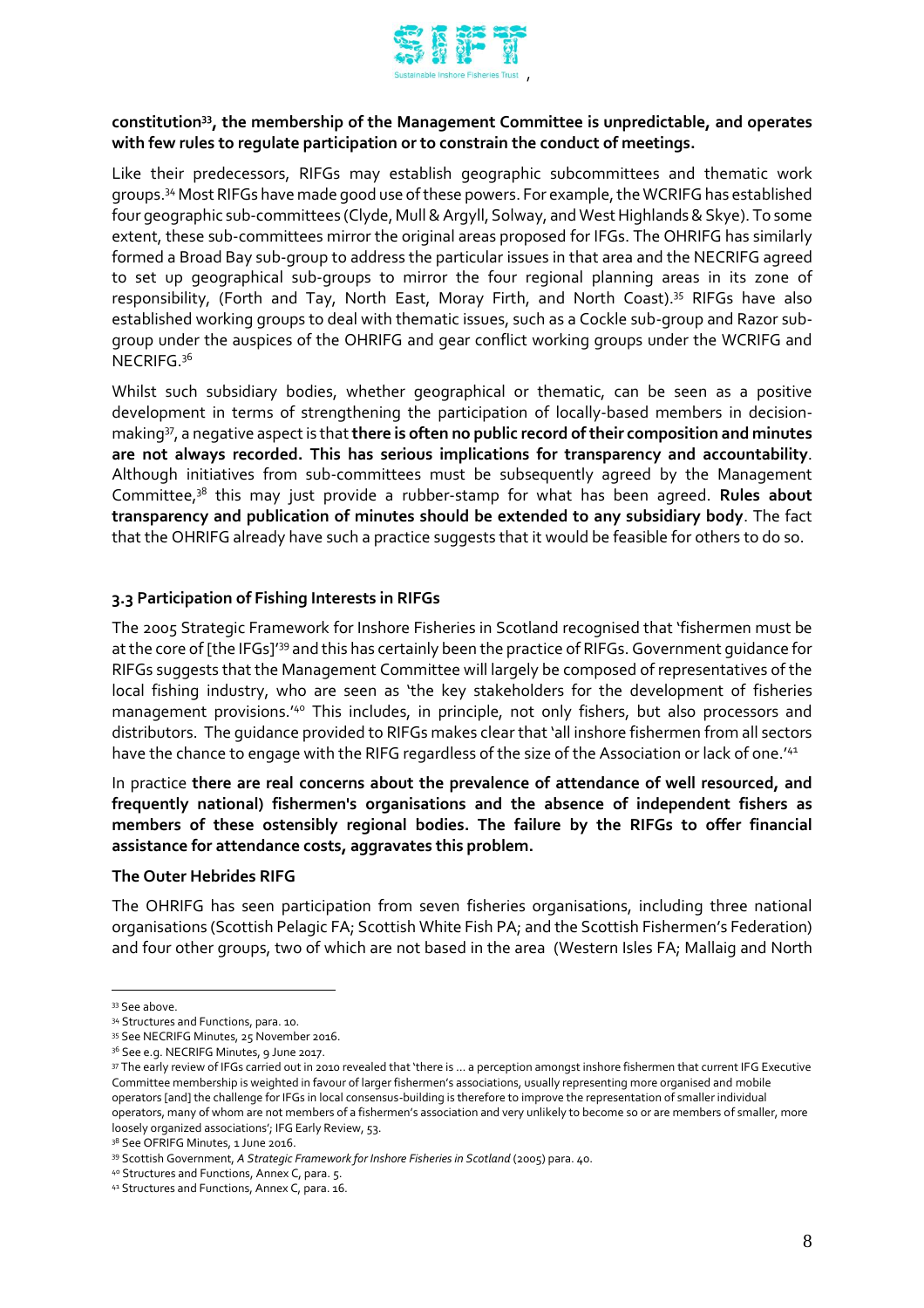

West FA; Orkney FA; and Clyde FA). **This would seem to reaffirm the concerns expressed in the Early Review of the IFGs that IFG Executive Committee membership is weighted in favour of larger fishermen's associations, usually representing more organised and mobile gear operators** 42. The flexibility of the current system would appear to allow any association to attend meetings and participate. Indeed, some organisations send more than one delegate to meetings. What is noticeably different from the original OHIFG constitution is that no independent member appears to serve on the Management Committee of the OHIFG, although it is not clear whether this is by intention or simply a lack of interest.

# **The West Coast RIFG**

The WCRIFG has regular participation from ten fisheries organisations, including three national organisations (Scottish Creel Fishermen's Federation; Scallop Association; Scottish Scallop Diver's Association) and seven regional groups, not all of which are based in the area (Northern Irish FPA; Clyde FA; South West FPA; Western Isles FA; Orkney FA; MAFA; North West Responsible FA). The WCRIFG appears to have an independent member, although it is not clear how they were selected.

#### **The North & East Coast RIFG**

The NECRIFG is by far the largest of the RIFGs with nineteen fisheries organisations regularly participating, including five national organisations (Anglo-Scottish FA; Scottish Creel Fishermen's Federation; Scottish White Fish PFA; Salmon Net Fishing Association of Scotland; Scottish Pelagic FA/Scottish Fishermen's Federation) and 14 regional or local groups (Mallaig and North West FA; Moray Firth Inshore FA<sup>43</sup>; Arbroath and Montrose Static Gear Association; Buchan Inshore FA; Eyemouth FA; Aberdeen Inshore FA; North East Creel and Line FA; Fife FA; Port Seton FA; Fife Creel FA; Dunbar FA; St Andrews Inshore FA; FMA Pittenweem; Whitehalls Inshore FA). The NECRIFG also has a number of independent members (three at the January 2018 meeting), although it is also not clear how they are selected given the lack of a constitution.<sup>44</sup>

#### **Chairmen**

In addition to the representatives of the fisheries organisations, the Chair of the RIFG, who is selected to be independent of any fishing interests, plays an important role in feeding in views from bodies that may not be able to attend meetings and also from independent fishermen who are not otherwise represented on the group.<sup>45</sup> It is not clear how this happens in practice.

#### **Conclusions on Fishing Interest participation**

Based upon our survey of RIFG practice, it would appear that the RIFGs are able to channel a wide variety of views from the fishing industry into their discussions, including both large-scale national organisations and much smaller local groups. Nevertheless, the **lack of a constitution undermines the transparency of this process, as it is not clear what mandate these different representatives have**. For example, the original model constitution for the IFGs specified that fisheries associations had to have at least ten members in order to qualify for membership.<sup>46</sup> It also permitted one representative from each organisation to participate. **These rules ensuring that no organisation could unduly influence proceedings, and aimed at ensuring fairness and representativeness in the decision-making process do not appear to apply to RIFGs**. Indeed, a key issue in this context is the lack of clarity, because, even if there are rules of procedure for the RIFGs, they are not readily accessible. SIFT believes that **this lack of transparency in the current operation of RIFGs also undermines the legitimacy of the decision-making process and, at a minimum, RIFGs should be** 

<sup>42</sup> OFIFG Minute, 20 June 2013.

<sup>43</sup> It was reported at the January 2018 meeting of the NECRIFG that the Moray Firth Inshore FA had been disbanded but that the two representatives from that organisation were continuing to serve as independent members on the RIFG until they formed a new association; NECRIFG Minutes, 19 January 2018.

<sup>44</sup> See footnote 45.

<sup>45</sup> See Marine Scotland, RIFG Newsletter 2017.

<sup>46</sup> See IFG Guidance Notes, 5.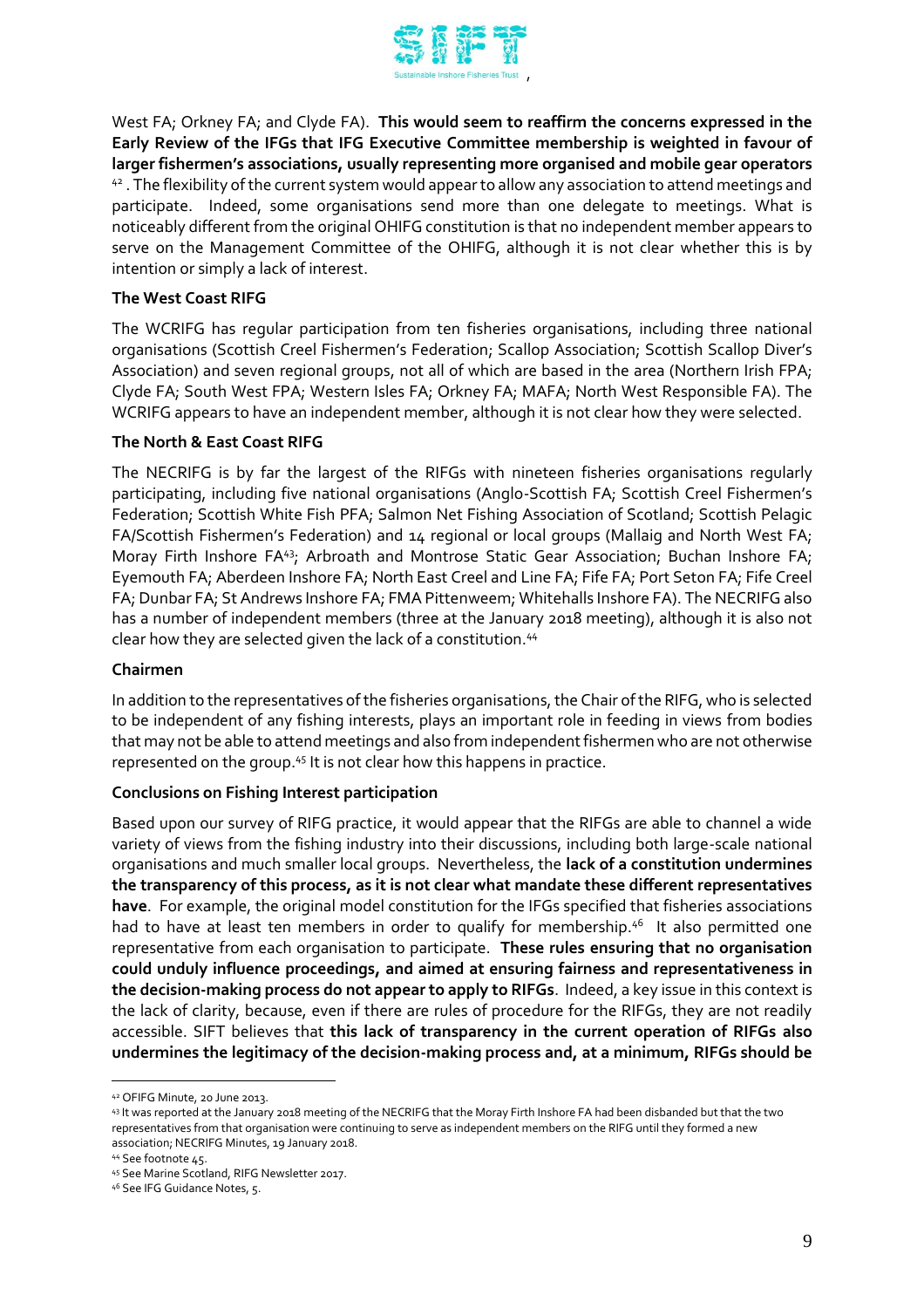

# **required to operate according to a publicly available constitution, which sets out the processes for determining membership and decision-making.**

Similarly problematic is the lack of involvement of other stakeholders in the RIFG process and it is to this issue that we now turn.

# **3.4 Participation of Other Marine Stakeholders in RIFGs**

**The early policy documentation relating to IFGs, acknowledged that it was 'essential … that other stakeholders have an opportunity to be involved in this process [including] processors, environmental interests, community members, and other marine users**.'<sup>47</sup> Thus, there was an expectation that governance structures would reflect these diverse interests. **This commitment was to be operationalised by the establishment of Advisory Groups of relevant experts and stakeholders, who should be consulted on key issues, including the development of a fisheries management plan**. The guidance produced by the Scottish Government suggested that the Executive Committee will have 'a duty to invite' representatives from a list of organisations to their meetings and this list included not only governmental bodies such as Scottish Natural Heritage (SNH), the Scottish Environmental Protection Agency (SEPA), and local authorities, but also 'Environmental [Non-Governmental Organisations (NGOs)] which are in membership of Scottish Environment LINK.'<sup>48</sup> The practice of the IFGs would seem to have supported the involvement of these interest groups, at least as reflected in their constitutional documents.<sup>49</sup> Indeed throughout the three year term of the original pilot IFGs, they all held regular meetings between the Executive Committee and the Advisory Groups, with the latter involved in the development of the IFG Management Plans throughout the lifetime of the IFGs. Notwithstanding, this situation was not seen as perfect by all commentators who were critical of the narrowness of opportunity for non-fishing interests to become involved in IFGs, highlighting the 'significant democratic implications'<sup>50</sup>, particularly through the exclusion of local community groups.<sup>51</sup> Nevertheless, **practice under RIFGs would appear to have become worse, not better.**

The narrative of participation noticeably changed with the transition from IFG to RIFG. **Subsequent policy documentation made clear that the RIFGs were bodies that were 'open for engagement by all commercial fishermen … supported by expert advice from government bodies and agencies** *with NGOs and other stakeholders also expected to contribute where appropriate***.'<sup>52</sup> This language suggests a hierarchy of interests, with fishermen at the centre, government on the sidelines, and 'other stakeholders' relegated to participation in some, but not necessarily all, discussions.** This marginalisation of stakeholders is further evidenced by the guidance issued to RIFGs, which makes clear that the participation of marine stakeholders is to be based upon ad hoc invitation by the Chair.<sup>53</sup> This leaves stakeholder participation to the discretion of each group.<sup>54</sup> The **lack of a constitution and thus any formal consultation procedures further cements the secondclass status of non-fishing interests in the decision-making process.**

**In practice most RIFGs have exercised this discretion to almost completely exclude wider marine stakeholders** from discussions. **Available records of the meetings of the three main RIFGs show that there has been no NGO representative at the table for discussions**. This change of policy is perhaps best highlighted by the example of the OHRIFG, where a representative of RSPB was in

 $\overline{a}$ 

53 Structure and Functions, Annex B, para. 5.

<sup>47</sup> Scottish Government, *A Strategic Framework for Inshore Fisheries in Scotland* (2005) para. 40.

<sup>48</sup> IFG Guidance Notes, 21.

<sup>49</sup> See e.g. Small Isles and Mull IFG Management Plan, para. 4.1.6, listing Scottish Environment Link as a member of the Advisory Group.

<sup>50</sup> M Pieraccini and E Cardwell, 'Towards Deliberative and Pragmatic Co-Management: A Comparison between Inshore Fisheries Authorities in England and Scotland' (2016) 25 *Environmental Politics* 729, 741.

<sup>51</sup> Ibid, 742, citing the refusal of the Scottish Government to allow Arran COAST to attend the South West IFG.

<sup>52</sup> Structure and Functions, Annex A, para. 6. (emphasis added)

<sup>54</sup> This is made clear later in the same document, which says 'Marine stakeholder groups will be invited to attend at the discretion of the Chair'; ibid, para. 16.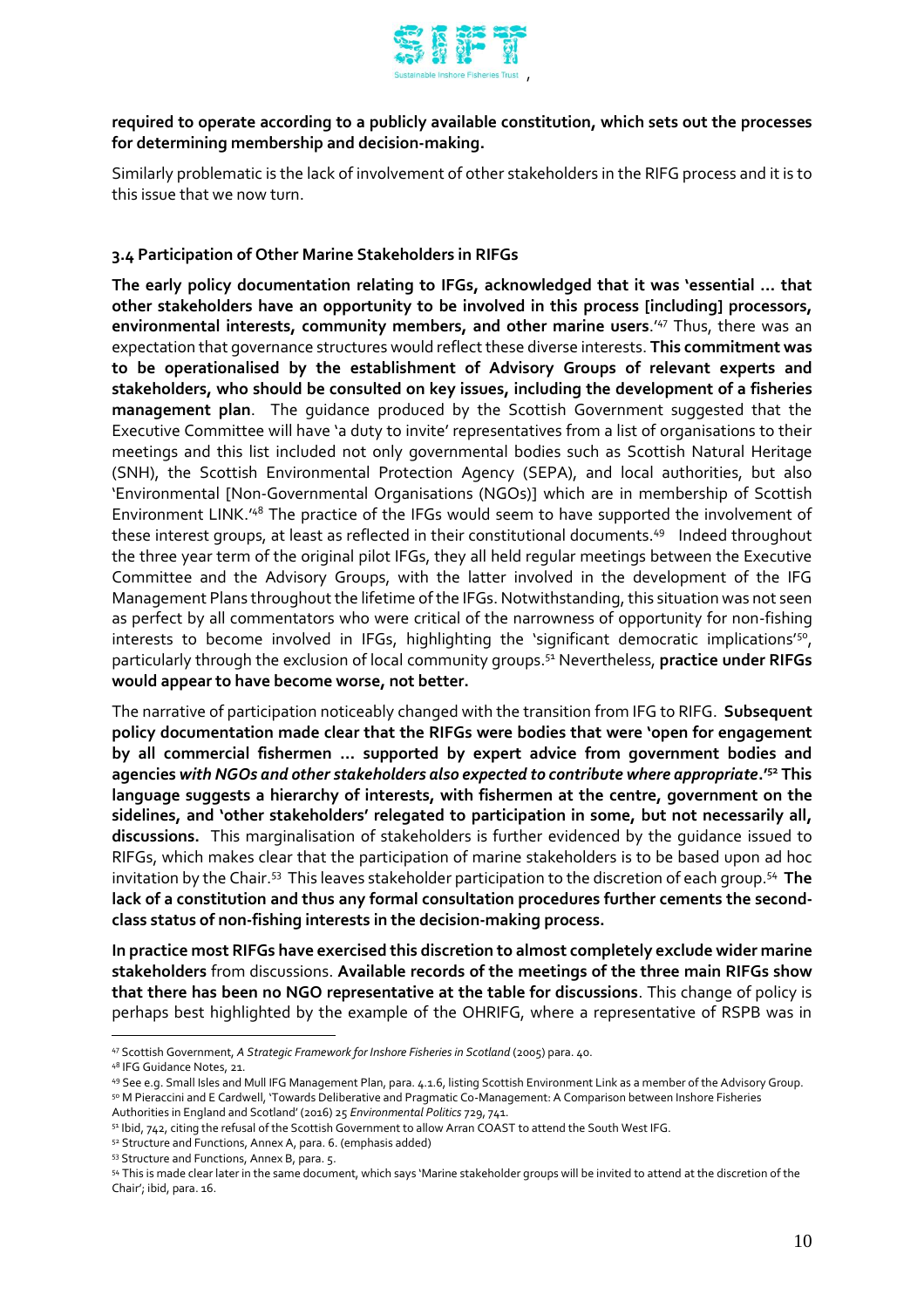

attendance at the final meeting of the IFG as it was constituted in January 2016, but their involvement ends with the transition to the RIFG model from April 2016 onwards.

**In contrast, representation of governmental interests is reasonably consistent**, particularly when it comes to central government. **Representatives of Marine Scotland and SNH are regular attendees of all RIFGs**. Seafood Scotland has participated in some meetings, albeit on a more ad hoc basis. **SEPA is surprisingly absent from most meetings, despite the fact that It was listed as mandatory attendee in the original model IFG constitution.**

**The involvement of local government in discussions varies between RIFGs: representatives of Comhairle nan Eilean Siar regularly attend meetings of the OHRIFG, but local authority representatives are few and far between at meetings of other RIFGs**, despite the fact that they exercise important functions that are highly relevant to the fishing industry, including some responsibilities for harbours. A representative of Argyll and Bute Council has attended a few meetings of the WCRIFG, but this is the only other example that can be found, despite the fact that a number of other local authorities (Highlands and Islands; Dumfries and Galloway) border the area covered by this group. Local authority representation would appear to have been entirely absent from the NECRIFG. It is impossible to tell whether this is due to a lack of invitation or a lack of interest, which only underlines how the lack of a constitution impairs the transparency of RIFGs and workings.

## **Conclusions on Other Marine Stakeholder Participation**

The lack of participation severely undermines the legitimacy of the RIFG process and sits uneasily **with the early aspirations for localised inshore fisheries governance in Scotland**<sup>55</sup> , **as well as international best practice**.

**Fisheries are a public resource and best practice calls for 'consultation and the effective participation of industry, fishworkers, environmental and other interested organisations in decision-making with respect to the development of laws and policies related to fisheries management...'**<sup>56</sup> This is particularly true of inshore fisheries management, where the interest of local fishing communities are a key factor in decision-making, but 'managers must also account for wider environmental demands and the position of fisheries vis-à-vis other users of marine space, while at the same time supporting the social and economic contribution of the sector.'<sup>57</sup> Of course, there may be other ways to involve non-fisheries interests, which may to some extent compensate for their lack of participation in RIFGs themselves and some of these processes will be discussed below in section 4 on the development of management measures. Nevertheless, SIFT believes that **it is essential that non-fisheries interests, including local coastal communities and environmental NGOs, are directly represented in RIFG discussions**. If RIFGs will not voluntarily engage with wider marine stakeholders, then more drastic reform is necessary in order to oblige them to do so. Such reforms are not intended to drown out the voice of the fishing industry in policy discussions, but rather to ensure that other voices can also be heard. **The best way of ensuring that this balance is achieved is through the formal constitution of RIFGs.**

# **3.5 Decision-Making**

**Given the lack of a constitution, there would appear to be no formal rules of procedure governing decision-making by RIFGs**. Indeed, guidance from Marine Scotland suggests that RIFGs are not expected to make decisions as such, but rather they are a forum in which to seek consensus amongst the participants.<sup>58</sup> Where this is not possible, the differences of opinion will simply be noted in the

<sup>55</sup> See above.

<sup>56</sup> Food and Agriculture Organization of the United Nations, *Code of Conduct on Responsible* Fishing, para. 6.13.

<sup>57</sup> J Phillipson and D Symes, 'Recontextualising inshore fisheries: The changing face of British inshore fisheries management' (2010) 34 *Marine Policy* 1207, 1207.

<sup>58</sup> Marine Scotland, *Regional Inshore Fisheries Groups - Decision-Making Process (Decision-Making Process)*, para. 2.2.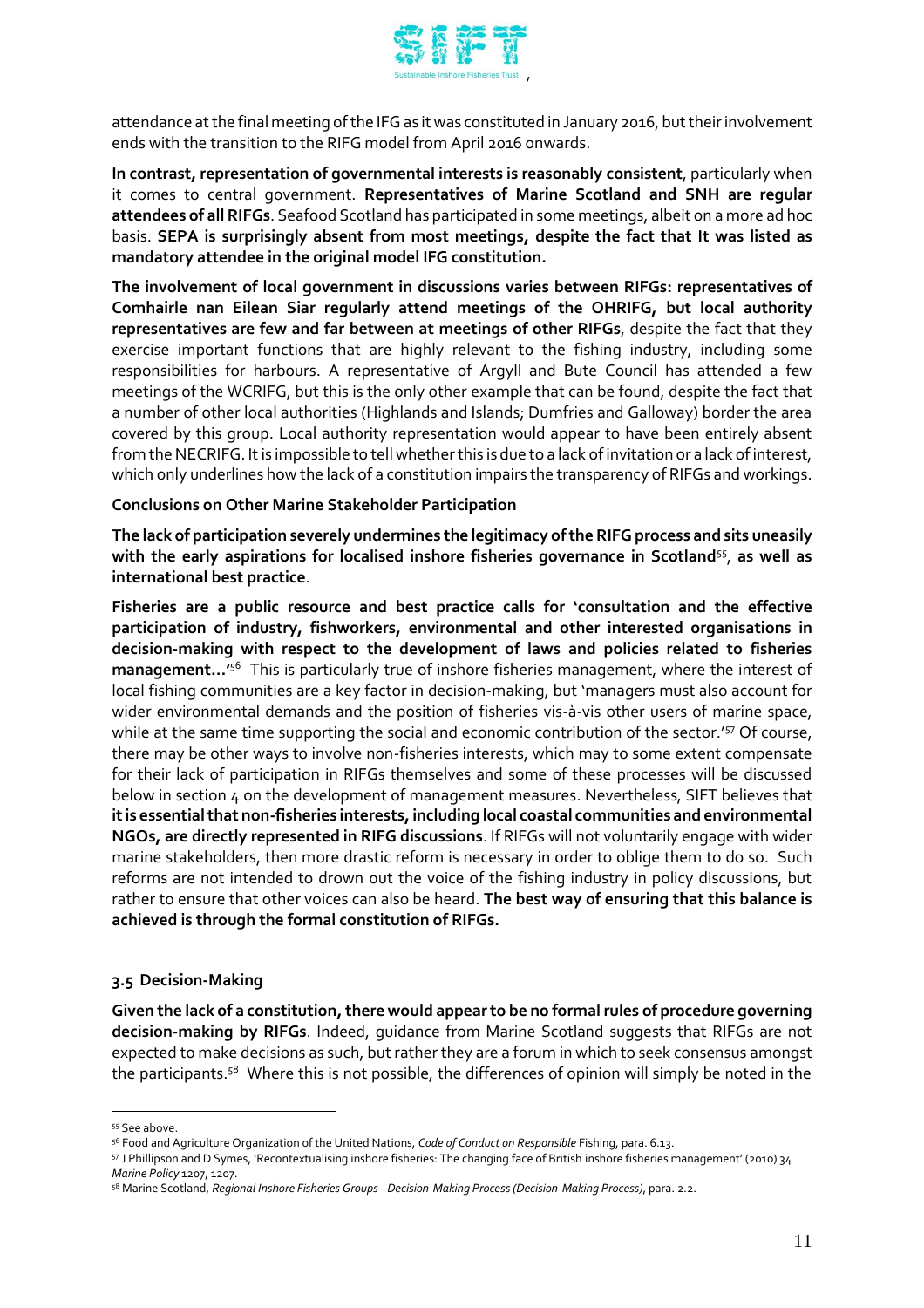

record of the meeting.<sup>59</sup> Within this process, **the RIFG Chair plays a central role**. Early research into the operation of IFGs suggests that satisfaction with the decision-making process is related to the strength of leadership and 'good leadership is essential for improving … participation in decisionmaking processes for fisheries management.'<sup>60</sup> Indeed, the Chair plays a key role in facilitating discussions and compromise between interest groups and the success of RIFGs will in part depend upon their success in this process.

# **4 Management Plans and Regulatory Proposals**

# **4.1 The Development of Fishery Management Plans**

One of the main functions assigned to RIFGs is the development of fishery management plans (FMPs). $^{\rm 61}$  This is a task that had been commenced by the IFGs, and RIFGs have built on these initial frameworks, some more successfully than others.

The Food and Agriculture Organization of the United Nations (FAO) defines a FMP as 'a formal or informal arrangement between a fishery management authority and interested parties which identifies the partners in the fishery and their respective roles, details the agreed objectives for the fishery and specifies the management rules and regulations which apply to it and provides other details about the fishery which are relevant to the task of the management authority.<sup>'62</sup> In other words, a **FMP translates high-level fisheries policies and principles into a detailed framework for decision and action in relation to a particular fishery**. <sup>63</sup> There is obviously no single model for a FMP, which must be developed to reflect the context and requirements of a particular fishery, but, according to one prominent source:

'*each management objective should be examined individually and the management measures that are designed to help achieve that objective should be identified and explained. Here the plan needs to be very specific on how objectives and measures link up and which performance indicators are going to be used to measure the achievement of management objectives.'*<sup>64</sup>

According to best practice developed under the auspices of the FAO, it is suggested that FMPs should, at a minimum, contain:

- '● a **description of the fishery** especially its current status and any established user rights:
- the **management objectives**;
- **how these objectives are to be achieved**;
- **how the plan is to be reviewed and/or appealed**; and
- **the consultation process for review and appeal**.'<sup>65</sup>

This structure is mirrored to some extent in the **official guidance produced by Marine Scotland to support RIFGs, which states that a FMP should '[detail] the agreed actions which the RIFG will seek to achieve and [describe] the activities, operational areas and economic significance of the local fisheries.'**<sup>66</sup> It must be appreciated that the RIFGs 'fisheries management plans' go beyond purely fisheries management issues, as post-capture operations also fall within their remit, including the development of landing facilities and marketing of locally caught fish products. RIFG FMPs have

 $\overline{a}$ <sup>59</sup> Ibid.

<sup>60</sup> MR Msomphora, 'Stakeholder Participation and Satisfaction in the Process of Developing Management Plans: The case of Scottish Inshore Fisheries Groups' (2015) 116 *Ocean and Coastal Management* 491, 498.

<sup>&</sup>lt;sup>61</sup> See Structure and Functions.

<sup>62</sup> Food and Agriculture Organization of the United Nations, *Fisheries Management*, FAO Technical Guidelines for *Responsible Fisheries No. 4* (1997) para. 4.1(1).

<sup>63</sup> Ibid, para. 1.7(ii).

<sup>64</sup> DJ Die, 'Fisheries Management Plans', in KL Cochrane and SM Garcia (eds) *A Fishery Manager's Guidebook, Second Edition* (Wiley-Blackwell 2009) 427.

 $65$  Ibid,  $426$ .

<sup>&</sup>lt;sup>66</sup> Structure and Functions, para. 7.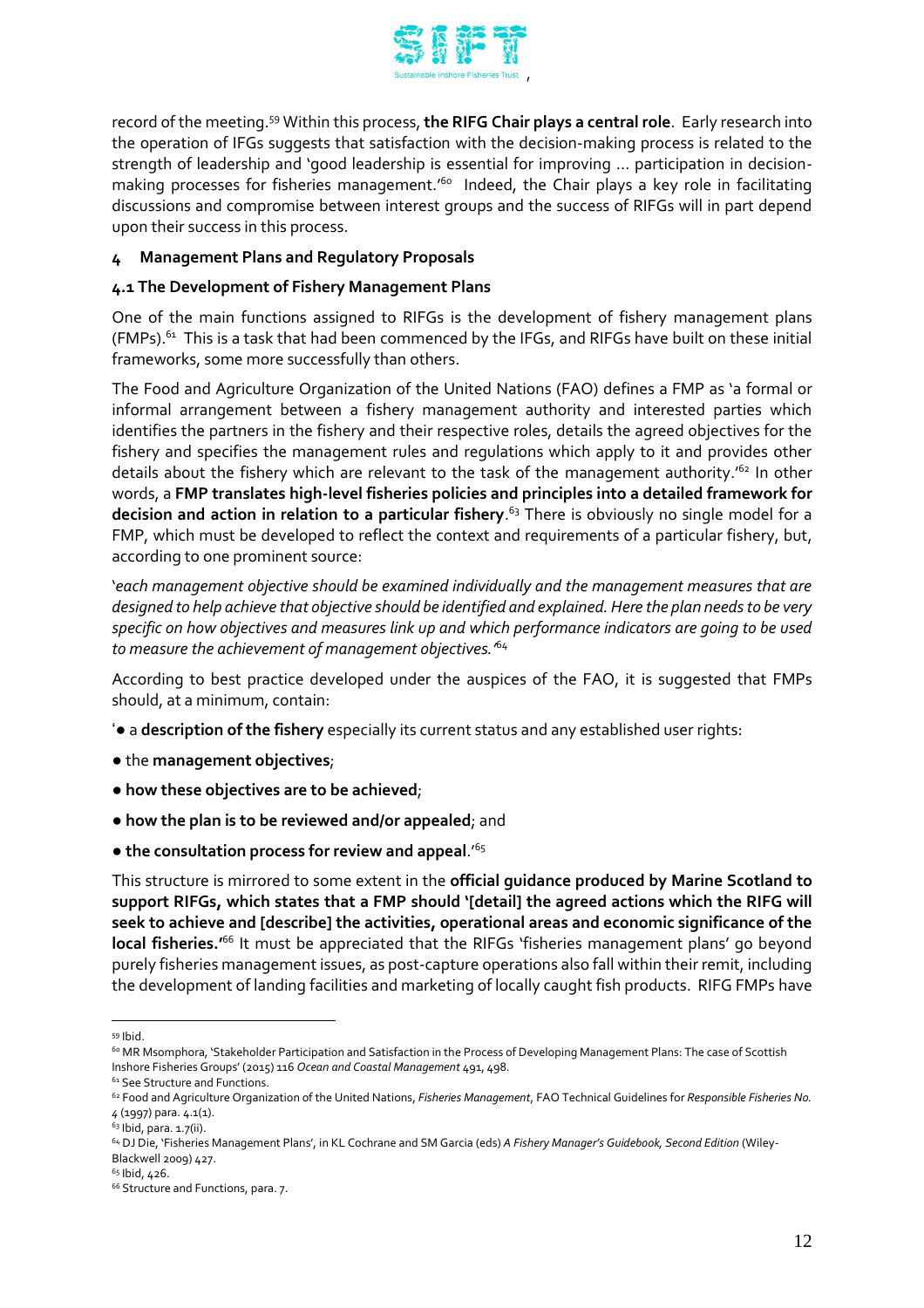

also been encouraged to address 'those issues directly influencing a Scottish Marine Region Marine Planning Partnership (MPP) in determining spatial management arrangements.<sup>167</sup> This latter aspect of RIFGs will be discussed in section 5 below.

All RIFGs have now adopted their FMP, although, as the review below illustrates, the content and quality of these documents varies significantly from region to region.

# **The Outer Hebrides RIFG Fisheries Management Plan**

**This FMP predates the establishment of the RIFG and was adopted by the IFG in 2011/12, so it is some seven years old**. **Of all of the FMPs, the Outer Hebrides FMP is by far the most detailed document and it has most of the key characteristics that one may expect of an FMP.** 

The Plan describes the key characteristics of the area including the relevant fisheries, ports, and storage/processing facilities. The plan then explains the current legislation and regulations in force for the fishery - although it only specifies those specific area-based measures that apply within the Outer Hebrides region and does not address broader, more general fisheries regulations that may play a critical role in the regulation of the inshore fishery (such as minimum landing sizes). It includes relevant (non-binding) codes of conduct that have been developed by fishing interest groups to accommodate different types of fishing activity. The plan then summarises the wider marine environment of the area, including Special Areas of Conservation (SACs), Special Protection Areas (SPAs), Ramsar sites, protected species and priority marine features. Finally, by means of providing context for the plan, the document describes other key activities taking place in the marine environment.

The Plan then describes the management objectives for the RIFG, which are: 1) improve management of creel fisheries/propose additional conservation measures for key fisheries; 2) assist industry in developing new sustainable fisheries; 3) encourage the fishing sector to 'catch for the market'; 4) assist the industry in implementing cost reduction measures; 5) provide marketing support to current and developing fisheries 6) reduce fishing's impact on the environment, particularly sensitive species and habitat; 7) develop more selective catching practices to reduce unwanted catch of target and non-target species; 8) provide advice, training and facilitate access to available funding for fishermen; 9) encourage new entrants into the fishing industry at a sustainable level; 10) promote appropriate engagement with all other marine stakeholders to ensure fisheries issues are fully integrated with wider decision-making on the marine environment; 11) improve decision-making and reduce conflict in the sector and between other marine users.

Each of these objectives is then supported by identifiable management measures or other actions, of which there are 37 in total. In terms of fisheries management, the range of proposals include limiting effort, increases in minimum landing sizes, carrying out surveys of stocks and development of plans for new fisheries (cockles, razorfish, mackerel, squid), and reviewing access arrangements for all fisheries. The FMP also proposes some specific changes to the area-based measures adopted under the 1984 Act in order to take into account changes in fishing practices and patterns. The proposals are accompanied by detailed justification, as well as proposed timings for carrying out each action. How some of these measures were progressed will be discussed below.

# **The West Coast RIFG Fisheries Management Plan**

**This FMP, adopted in May 2017, is based upon previous management plans adopted by the IFGs in the area and describes itself as a 'flexible rolling document which will be subject to ongoing review.' <sup>68</sup> Long on broad qualitative ambition and short on detail, it falls far short of the quality** 

<sup>67</sup> Decision-Making Process, para. 2.1.

<sup>68</sup> WCRIFG Fisheries Management Plan (2017) 5.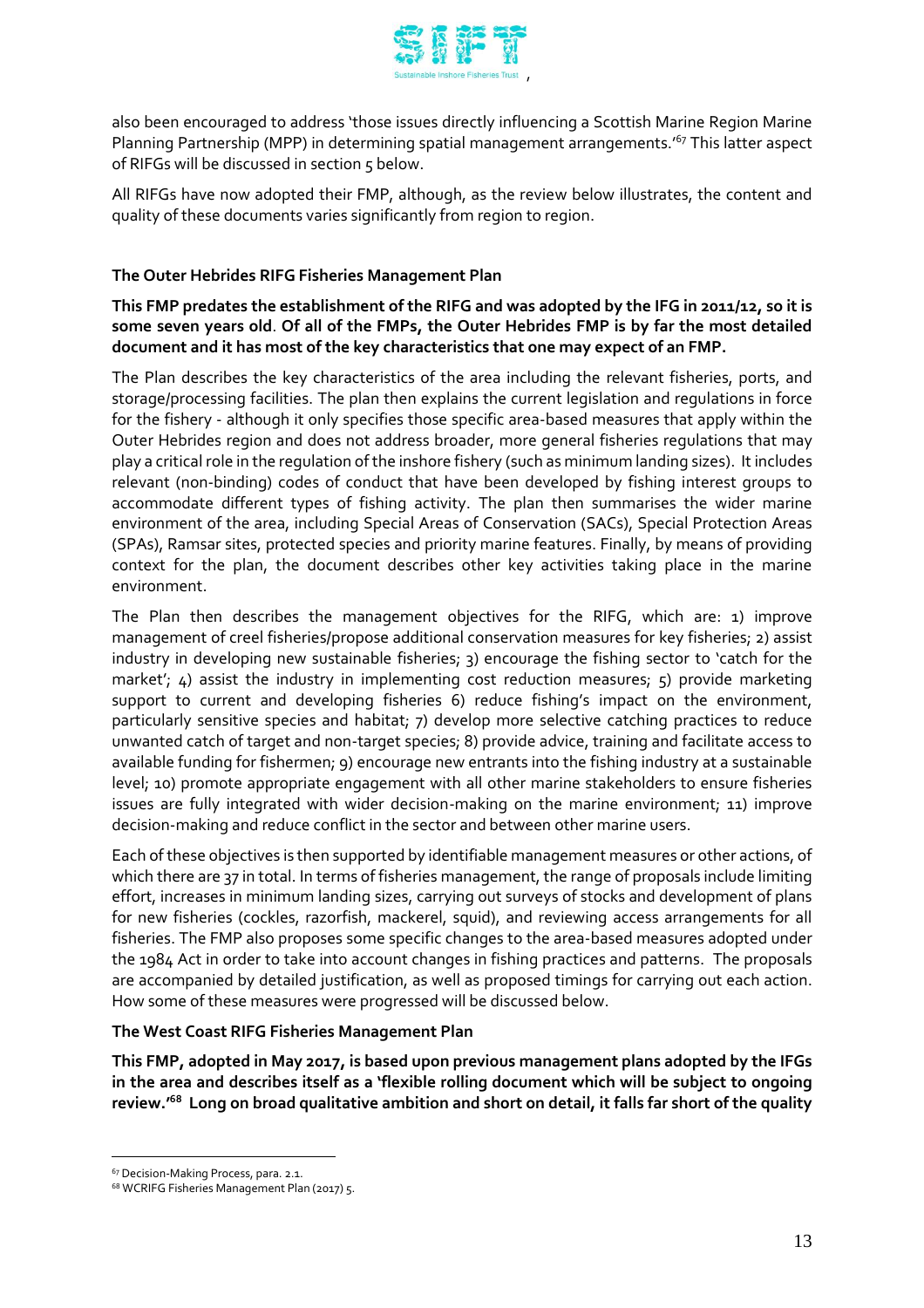

# **or extent that would be expected of good practice for an FMP as outlined in the FAO's Technical Guidelines.**

The FMP sets three overarching strategic objectives, namely 1) to conserve, enhance and restore commercial stocks in inshore waters and the supporting ecosystem; 2) to optimise long term and sustained economic return to local coastal communities that are dependent on inshore fisheries and to promote quality initiatives; and 3) to maintain and restore the quality of the inshore marine environment. The plan also describes in extremely loose terms the actions (aims) that the RIFG will take in order to meet these objectives. In particular, the RIFG will i) work directly with and inform government agencies of inshore fishing interests in designation and management processes; ii) respond to relevant marine statutory consultations; iii) bring forward fisheries issues with other networks, such as MPPs and IFMAC; iv) develop position statements that reflect the expectations of the RIFG<sup>69</sup>; v) explore options for scallop management planning. These broad ambitions are supplemented by more specific aims for the four local sub-committees, focussing on a range of species.

## **The North and East Coast RIFG Fisheries Management Plan**

**This Plan, adopted in June 2017, is also based upon previous management plans adopted by the IFGs in the area. Running to a mere three pages, the NECRIFG FMP is the shortest of the RIFG FMPs and has a number of technical shortcomings, not least of which is that it does not describe the fisheries that are being managed or proposed (despite the fact that there are active discussions within the RIFG about the establishment of new fishing opportunities.) <sup>70</sup> The plan is more of an action plan for the establishment of a FMP than a FMP itself.** 

The FMP sets an overall strategic objective of delivering a 'more sustainable, profitable and well managed inshore fisheries sector across the North & East Coast region in line with the Scottish Inshore Fisheries Strategy.' The Plan is then divided into six sections dealing with branding, science, community support, management, diversification, money management and implementation. Each section lists projects that will be undertaken by the RIFG. The core of the FMP falls within the management section, which sets out actions that the RIFG will undertake: i) a mapping exercise to help with gear and spatial conflict resolution, as well as to provide effort and catch data; ii) a sciencebased project on how to conduct seasonal stock assessments for each non-TAC species in order to assist fishery managers to comply with their obligation to promote MSY; iii) a science project to identify natural nurseries for target species and to allow fisheries managers to consider appropriate protection measures; iv) a science project to identify opportunities to develop new natural nurseries in areas such as no-take zones around wind farm developments; v) a project to identify the protected features within MPAs and SACs to enable sustainable fishing in those areas without harm to the protected feature. Under diversification, the Plan also identifies a project to identify fisheries which may be developed via new fishing methods or through fishing for new species.

#### **Conclusions on Fishery Management Plans**

 $\overline{a}$ 

**There has been significant criticism of the lack of either scope or substance in the RIFG FMPs. They do not translate high-level fisheries policies and principles into detailed frameworks for decision and action in relation to a particular fishery.** SIFT also shares wider concerns that little has been done by the RIFGs in the development of their FMPs to remedy the defects that were highlighted in their predecessor's plans. These concerns included that there are few measures proposed that would reduce damage to the seabed, its biodiversity and historic environmental interests'71. One of the constraints of RIFG FMPs is that they only contain proposals for management

<sup>&</sup>lt;sup>69</sup> The FMP includes a position statement on the laying of subsea cables in Appendix I. For further discussion, see Section 5 below.  $70$  See e.g. the discussion of a new ring-net fishery for herring and a new sprat fishery that took place at the April 2018 meeting of the NECRIFG.

<sup>71</sup> Marine Scotland, *Management Proposals of Inshore Fisheries Groups: Strategic Environmental Assessment Environmental Report* (August 2013) para. 27.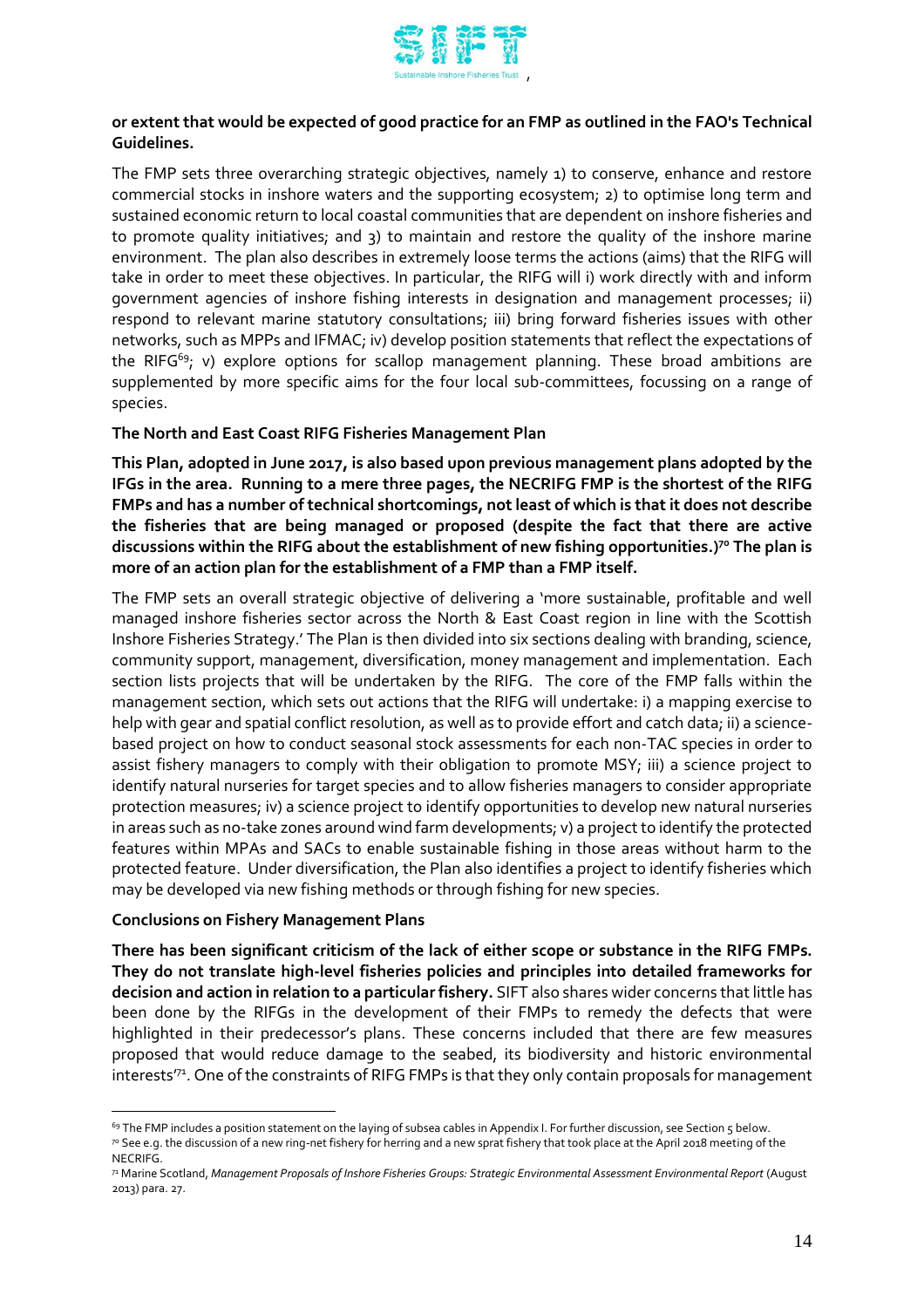

supported by consensus within the RIFG.<sup>72</sup> This may explain some of the gaps and weaknesses in the FMPs, although it highlights the limitations of the decision-making process underpinning the development of FMPs. **SIFT does not have confidence that RIFGs in their current form have either an incentive or the capacity to address these concerns in a substantive and adequate manner**. This once again underlines the need for urgent reform of the inshore fisheries management system in Scotland.

## **4.2 The Adoption of Regulatory Measures**

**As RIFGs are non-statutory bodies with no management powers of their own, the FMPs themselves have no formal legal status unless they are adopted by the Scottish Government**. Indeed, guidance from Marine Scotland anticipates that FMPs will be forwarded to Marine Scotland for consideration on what further action, either regulatory or voluntary, may be required. If regulation is required, the adoption of a FMP is only the first step in what is a lengthy and complex process.

Although the RIFG FMPs are not government documents, the fact that they are submitted to Marine Scotland for approval and may require action from the Scottish Ministers means that **FMPs have been treated as triggering the relevant provisions of the Environmental Assessment (Scotland) Act 2005**. <sup>73</sup> This legislation sets down detailed procedural obligations for the assessment of plans that fall within its scope, including the information that must be contained in the environmental report<sup>74</sup> and the consultation procedures that must be followed. A plan or programme may not be adopted before the relevant requirements in Part 2 of the Act have been satisfied.<sup>75</sup> **The obligations relating to consultation are particularly significant, as they ensure both a large degree of transparency, but also allow a range of actors to comment on the elaboration of the plan and its environmental effects.** The legislation expressly requires that the consultation procedure must provide sufficient opportunity for interested parties to effectively respond.<sup>76</sup> SNH, SEPA and Historic Environment Scotland are also designated as statutory consultees under the legislation. $77$  The 2005 Act requires that the authority takes into account every opinion expressed in response to the consultation.<sup>78</sup> In order to ensure that authorities do not simply go through the motions, the Act introduces a requirement that the responsible authority makes available a statement on how the environmental report was taken into account in finalising the plan or programme, how environmental considerations were integrated into the final document, and how it responded to opinions expressed through the consultation process.<sup>79</sup> Marine Scotland ran a consultation on the IFG FMPs from 15 August 2013 to 10 October 2013 $^{\rm 8o}$  and 12 responses were received in total, including from the statutory consultees $^{\rm 81}$ , and some of the responses have already been discussed above in section 3 on the fisheries management plans.

It is also worth noting that the Environmental Assessment (Scotland) Act 2005 not only applies to the initial adoption of a plan but also to their modification. $^{\rm 82}$  In practice, no subsequent assessment was undertaken of the RIFG FMPs adopted in 2017, although this may be explained by the fact that many of the management proposals in these later FMPs were repeated from the earlier plans and so they were considered to have already been assessed.

<sup>72</sup> Decision-Making Process, para. 2.5.

<sup>73</sup> See Marine Scotland, *Inshore Fisheries Groups Management Plans: Strategic Environmental Assessment Screening Report* (May 2012). <sup>74</sup> Environmental Assessment (Scotland) Act 2005, s. 14.

<sup>75</sup> Ibid, s. 12(1).

<sup>76</sup> Ibid, s. 16(3).

 $77$  Ibid, s. 3.

<sup>78</sup> Ibid, s 17.

<sup>79</sup> Ibid, s. 18(1)-(3).

<sup>80</sup> Se[e http://www.gov.scot/Resource/0043/00430276.pdf](http://www.gov.scot/Resource/0043/00430276.pdf) <accessed 23 May 2018>.

<sup>81</sup> Alongside the responses from SNH, SEPA and Historic Scotland, responses from received from three environmental groups, one from an IFG, one from a fishermen's organisation, two from other organisations (Scottish Power and Scottish Water), and two from individuals.

<sup>82</sup> Environmental Assessment (Scotland) Act 2005, s. 4(2).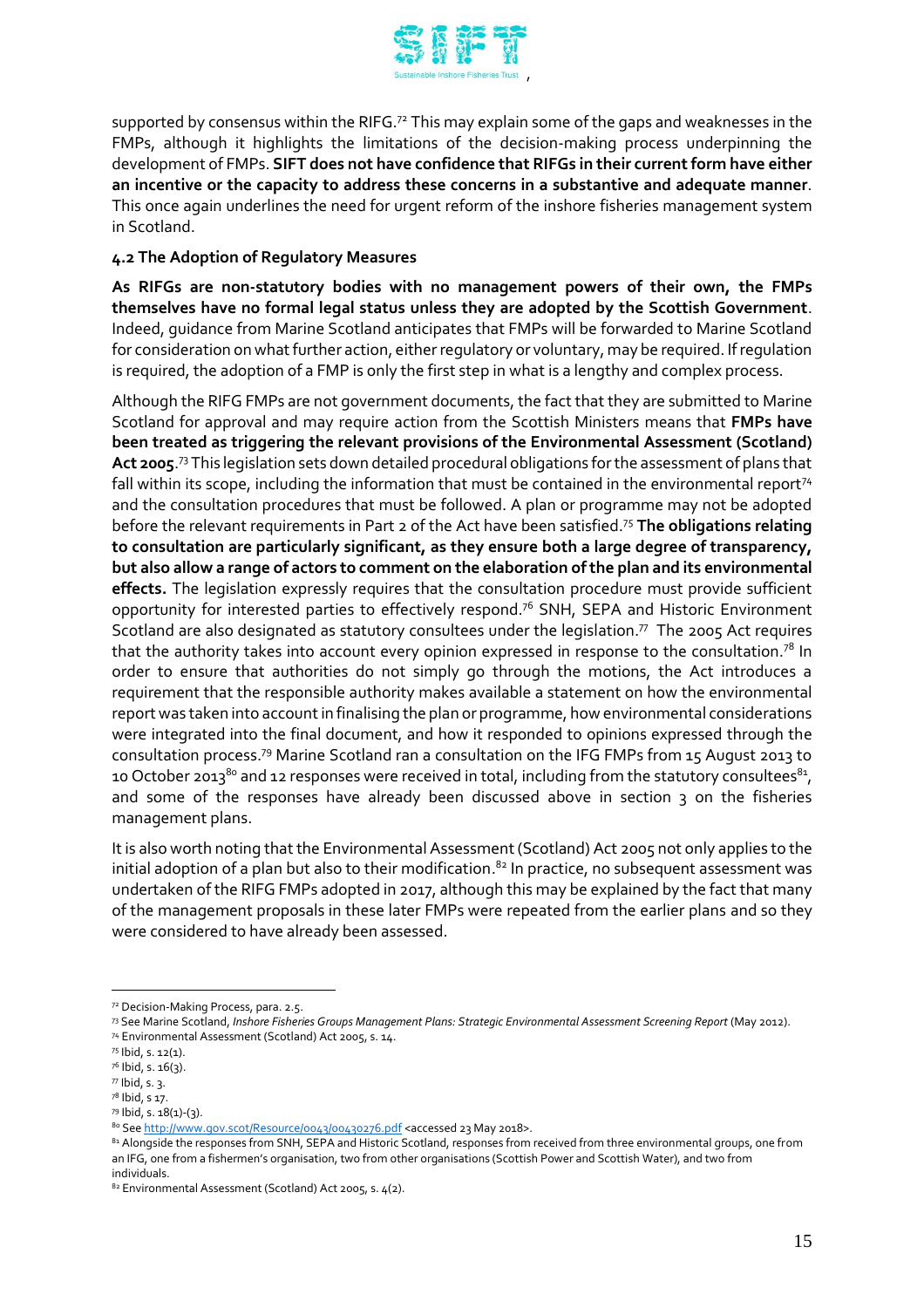

Nevertheless, SIFT is concerned about the process for assessing future FMPs, particularly if there is no formal periodic review of the FMPs and modifications are instead introduced on an ongoing ad hoc basis by RFIGs, as is implied by the FMPs themselves. <sup>83</sup> Another issue that has been raised in the context of the strategic environmental assessment process concerns timing and the need to ensure that any assessment is 'undertaken at an early stage in the development of future iterations of inshore fishery management proposals.'<sup>84</sup> The need for proactive approach to this issue is supported by the general review of the 2005 Act carried out by SNH, SEPA and Historic Scotland in 2011, when it was suggested that the success of environmental assessment depends upon it becoming embedded in corporate culture and being seen as an integral part of policy-making.<sup>85</sup> To achieve this aim, it is vital that an assessment is carried out at an early stage in the plan-making process and the focus of the assessment should be tightly focussed in order to ensure the most appropriate outcomes. **Early engagement with environmental assessment and related consultation procedures is even more important in light of the effective exclusion of broader marine stakeholders from the RIFG process itself.** This issue was 'noted for consideration in future assessment' in the post-adoption statement on the 2013 Environmental Report of the IFG Management Proposals, which also reflected that 'the responsibility for timing of [Strategic Environmental Assessment] will be the responsibility of Marine Scotland in consultation with IFGs.'<sup>86</sup> **SIFT would welcome some clarity from Marine Scotland on how it proposes to take forward this issue as the RIFG FMPs come to be reviewed in the future.**

It must also be noted that if a RIFG proposal concerns the establishment or expansion of a new fishery in or adjacent to waters that coincide with a SAC or SPA, then a further assessment procedure must take place. EU law imposes an obligation on public authorities to carry out an 'appropriate assessment' of 'any plan or project not directly connected with or necessary to the management of the site but likely to have a significant effect thereon, either individually or in combination with other plans or projects.<sup>'87</sup> There is no legal requirement to carry out a consultation in relation to an appropriate assessment under the Habitats Directive<sup>88</sup>, although consultation with the appropriate nature conservation body (usually SNH in Scotland) is mandatory.<sup>89</sup> Following an assessment, a plan or project may only be authorised if the relevant authority has 'ascertained that it will not adversely affect the integrity of the site concerned.<sup>'90</sup> It is only 'for imperative reasons of overriding public interest, including those of a social or economic nature' that a project or plan may be authorised if it will adversely affect the integrity of the site, and even then, only if compensatory measures are adopted.<sup>91</sup> So for example, a proposed drift net fishery in the Moray Firth would appear to be have blocked due to potential impacts on the dolphin population, which is the subject of protection in the Moray Firth SAC.<sup>92</sup>

The focus of the consultation under the 2005 Act (and under the habitats regulations if a consultation does take place) is on the environmental effects of the FMPs and the proposals contained therein.

<sup>83</sup> See e.g. WCRIFG Fisheries Management Plan (2017) 5: 'the latest Fisheries Management Plan is a flexible rolling document which will be subject to ongoing review by the WCRIFG Management Committee allowing it to evolve as actions are addressed or new developments or issues arise.'

<sup>&</sup>lt;sup>84</sup> See Marine Scotland, Management Proposals of Inshore Fisheries Groups: Strategic Environmental Assessment Environmental Post-*Adoption Statement* (July 2014) para. 3.3.4.

<sup>85</sup> Scottish Natural Heritage, Historic Scotland and the Scottish Environmental Protection Agency, *The Scottish Strategic Environmental Assessment Review: A Summary* (July 2011) 5-6.

<sup>86</sup> Marine Scotland, Management Proposals of Inshore Fisheries Groups: Strategic Environmental Assessment Environmental Post-Adoption *Statement* (July 2014) para. 3.4.2.

<sup>87</sup> European Union Council Directive 92/43/EEC on the conservation of natural habitats and of wild fauna and flora (Habitats Directive) Article 6(3).

<sup>88</sup> See e.g. *RSPB v Scottish Ministers* [2017] CSIH 31, 16 May 2017, para. 190.

<sup>&</sup>lt;sup>89</sup> Conservation (Natural Habitats) Regulations 1994, Regulation  $48(4)$ .

<sup>90</sup> Habitats Directive, Article 6(3).

 $91$  Ibid, Article  $6(4)$ .

<sup>92</sup> See NECRIFG Minutes, 25 November 2016.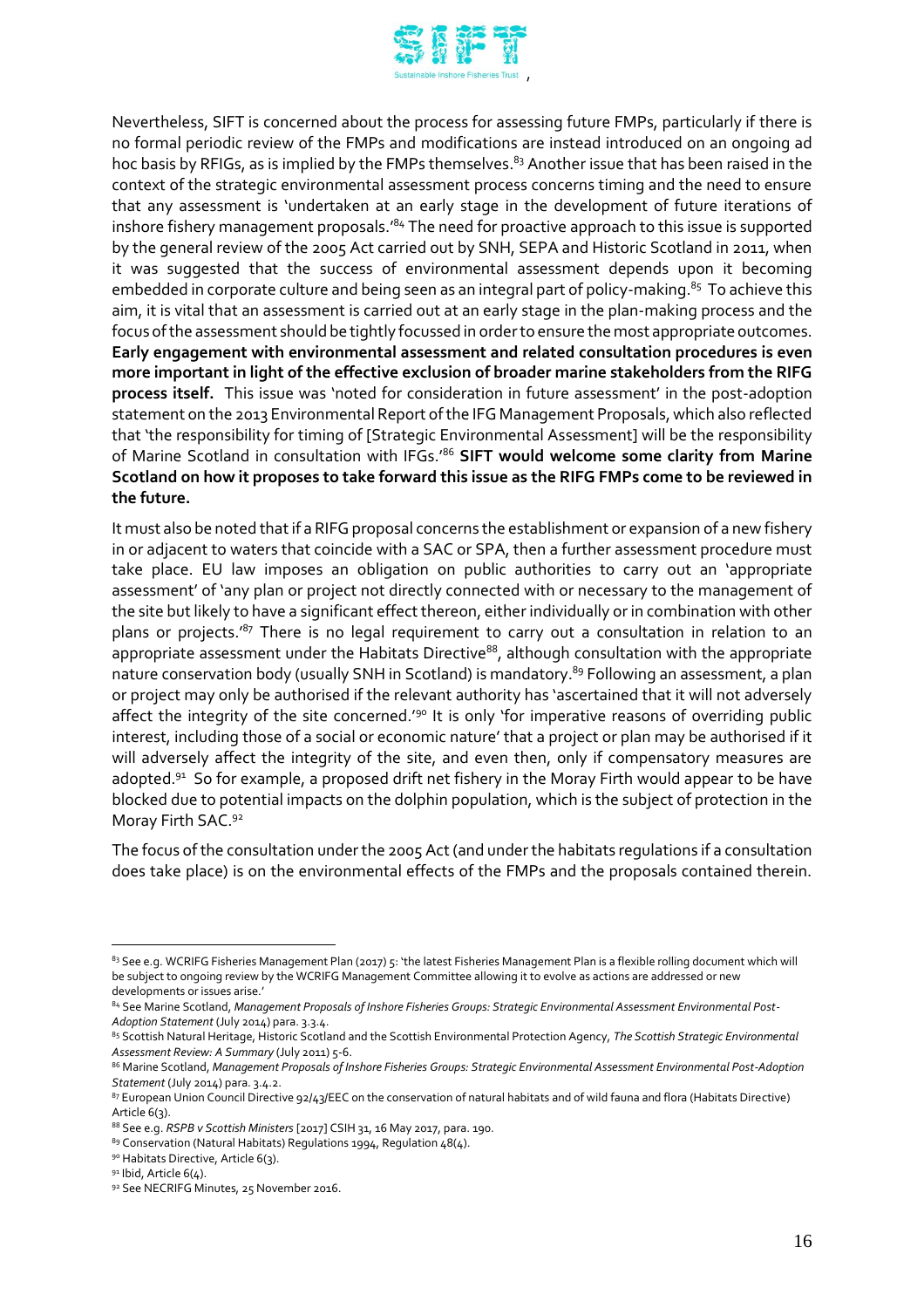

However, Marine Scotland also has a policy of carrying out more general consultations on proposals for management measures. This is reflected in the guidance provided to RIFGs:

*'Where Marine Scotland accepts that the RIFG has reached consensus on a proposal or has made as much progress as seems possible and there is a requirement for a statutory intervention to initiate the management measure, it will seek to undertake a full public consultation in line with its statutory responsibilities. Resultant findings will be reported as advice to the appropriate Scottish Government Minister and acted upon accordingly*.'<sup>93</sup>

A good example of this process is the development of management proposals suggested by the OHRIFG in their FMP.

- (i) As noted above, the Outer Hebrides FMP suggests the need to review the area-based measures contained in the Inshore Fishing (Prohibition of Fishing and Fishing Methods) (Scotland) Order 2004. A public consultation was run from 4 December 2015 to 26 February 2016 in order to seek views on these proposals.<sup>94</sup> Only ten responses were received, including from the OHRIFG itself and two fisheries groups which were constituent members of the RIFG. 95 Following the consultation, the new measures were adopted in the form of the Inshore Fishing (Prohibition of Fishing and Fishing Methods) (Outer Hebrides) Order 2017.
- (ii) The Outer Hebrides FMP proposed increased minimum landing sizes for lobster, brown and velvet crabs. A public consultation on the proposed measures was held from 4 July 2014 to 29 August 2014, with five responses, including from the RIFG itself and two of its constituent FAs. The changes were subsequently introduced through the Outer Hebrides (Landings of Crabs and Lobsters) Order 2015. 96
- (iii) The FMP also included a proposal to limit creel numbers for all creel fisheries. This is a measure that has been mooted in several RIFGs, with some resistance from Marine Scotland.<sup>97</sup> Nevertheless, the proposal to, inter alia, limit the number of creels that vessels may operate in the north of the Minches, from Stornoway to Barra Head, was shortlisted as one of the five proposals for inshore fisheries pilots by Marine Scotland in 2017.<sup>98</sup> Yet, Marine Scotland has intimated that only two of the proposals will ultimately be selected<sup>99</sup>, and furthermore that there will be a moratorium on spatial measures during the two-year period of the pilots, which means that there is no guarantee that this measure will advance in the near future. $^{100}$  Even if it is successful, it will be at the cost of proposals from other RIFGs.

Whilst RIFGs have played a role in developing proposals for new management measures, these examples illustrate several shortcomings with the current procedures:

 Firstly, **there can be significant delay between proposals being put forward and their ultimate adoption.** This is not a problem that is unique to the development of RIFG proposals and it would appear that there is general frustration about the slowness of the policy-making process in relation to inshore fisheries.<sup>101</sup>

 $\overline{a}$ 93 Decision-Making Process, para. 2.4.

<sup>94</sup> Consultation Document[: https://consult.gov.scot/marine-scotland/inshore-fishing-prohibitions-in-the-outer-hebrides/](https://consult.gov.scot/marine-scotland/inshore-fishing-prohibitions-in-the-outer-hebrides/) <accessed 23 May 2018>.

<sup>95</sup> Outcome Report; se[e http://www.gov.scot/Resource/0051/00512157.pdf](http://www.gov.scot/Resource/0051/00512157.pdf) <accessed 23 May 2018>.

<sup>96</sup> The 2015 Order has since been revoked and replaced by the Specified Crustaceans (Prohibition on Landing, Sale, and Carriage) (Scotland) Order 2017.

<sup>97</sup> See e.g. discussion within the NECRIFG of a proposal by the Dunbar FA to limit creel numbers, with a response from Marine Scotland that 'this was not feasible under the current legislation'; NECRIFG Minutes, 9 June 2017.

<sup>98</sup> Se[e http://www.gov.scot/Topics/marine/Sea-Fisheries/InshoreFisheries/InshoreFisheriesPilots](http://www.gov.scot/Topics/marine/Sea-Fisheries/InshoreFisheries/InshoreFisheriesPilots) <accessed 23 May 2018>. 99 Marine Scotland, Consultation on Proposed Sites to Host Inshore Fisheries Pilots 2017 (December 2017) 2.

<sup>100</sup> NECRIFG Minutes, 9 June 2016.

<sup>101</sup> See e.g. the comments on the introduction of new measures for Scallops in WCRIFG Minutes, 9 December 2016; see also comments on gear conflict in NECRIFG Minutes, 25 November 2016.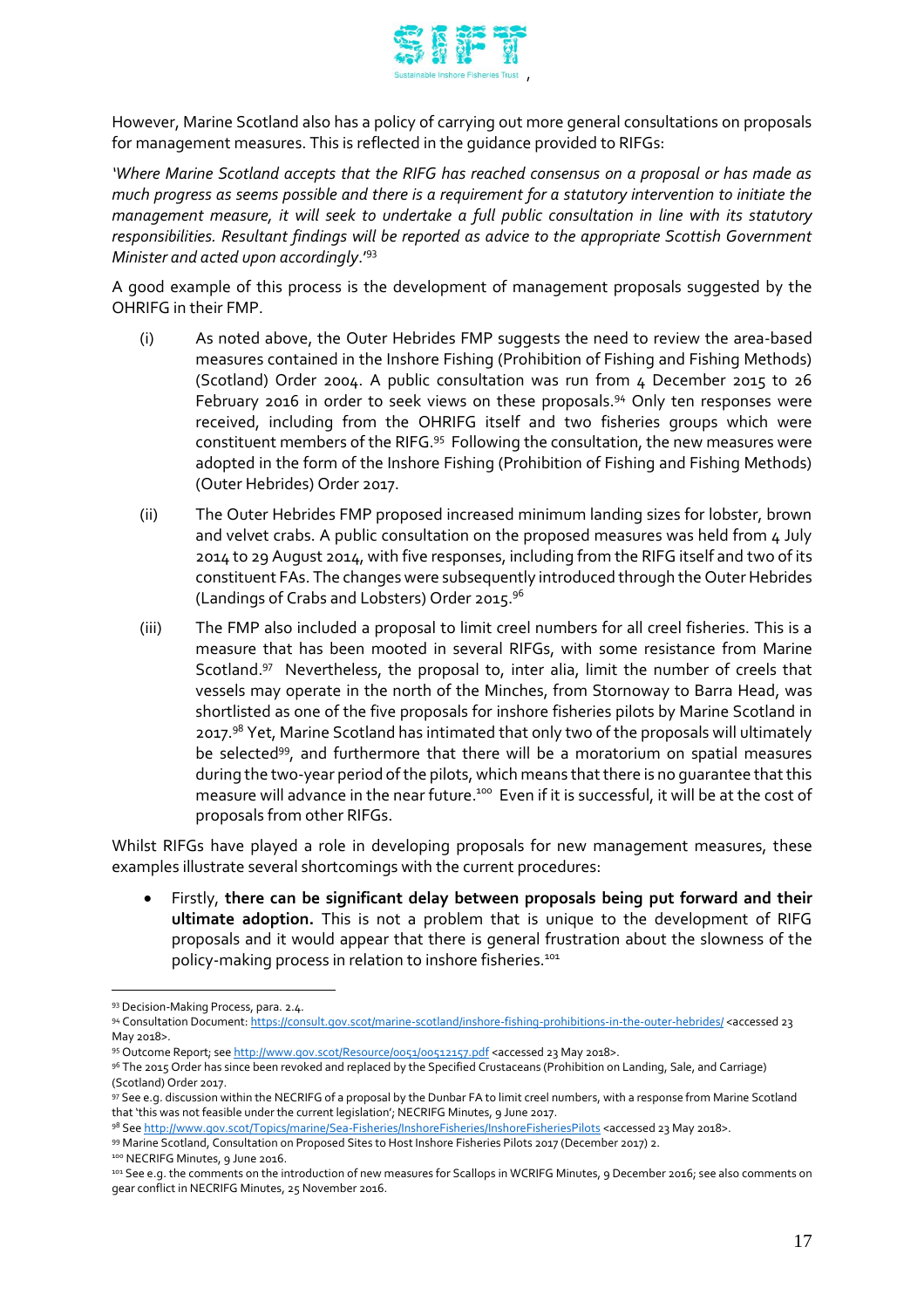

- Secondly, **fishing interests get to influence the process at two separate stages, both in making recommendations and in the subsequent public consultation**. This "double-dip" raises questions about the fairness of the procedure.
- Thirdly, the examples demonstrate that **consultation has not been particularly effective in engaging broader stakeholders in the policy process** as there was very little response to these consultations.
- Finally, there is **no certainty that a measure proposed by RIFGs, even if supported by consensus, will necessarily achieve the support of the Scottish Government**. The Scottish Ministers appear to be very reluctant to take forward some of the more innovative ideas about inshore fisheries management with the only progress to date being a commitment to two pilots over a two-year period; this will leave a lot of participants in the RIFGs very disappointed that their ideas have essentially been knocked back or put on hold. 102

In addition, it is clear that in practice, RIFGs have not been treated as an exclusive means of developing localised management policy for inshore waters. It would appear to be accepted that 'representation via the RIFG is complementary to any lobbying an association makes direct to Marine Scotland and the Fisheries Minister.<sup>1103</sup> Indeed, Marine Scotland has itself recognised that 'any individual or association could present proposals to Marine Scotland which would be given due consideration, but more weight would be given to fisheries proposals that had the backing of the [RIFG].'<sup>104</sup> The non-exclusivity of RIFGs is also evident from the decision to allow applications from any organisation to carry out inshore fisheries pilots. Indeed, three of the five proposals which were consulted on came from fishery associations rather than RIFGs, albeit one of them was closely associated with an associated network group (i.e. OSF). This **begs the question about whether the current system creates a sufficient incentive to participate in the collective management of shared resources through RIFGs, as opposed to simply unilaterally lobbying the Scottish Ministers to take action**. In this context, it has been recognised in the literature on the management of common resources that effective stakeholder (in the broad sense of the term) participation can only be achieved if 'it is clear to them that benefits exceed costs in their involvement.<sup>105</sup>

# **4.3 Voluntary Management Measures**

Not all proposals for management will necessarily need the approval of Scottish Ministers. Indeed, Marine Scotland has encouraged the use of `a voluntary partnership approach' whenever possible.<sup>106</sup> In practice, RIFGs have been an important forum for establishing or maintaining voluntary arrangements to manage local fisheries issues. A number of examples illustrate this point:

(i) The WCRIFG agreed in September 2016 to a voluntary closure of Loch Sunart to mobile scallop fishing vessels until 1 November 2016 in order to protect the common skate stocks from the potential effects of an increase in scallop fishing in the area, due to displacement from Isle of Man waters.<sup>107</sup> The voluntary closure was subsequently extended to 31 December 2016. The voluntary closure was repeated for two months in 2017, but it was subsequently agreed to allow the voluntary closure to lapse and the RIFG Chair was requested to ask Marine Scotland to formally amend the start date of the

<sup>102</sup> There is already evidence of this; see e.g. NECRIFG Minutes, 20 April 2018, in which the Dunbar IFA and St Andrews IFA has asked for assistance in developing a scheme of effort control, but were told that 'no additional pilots or legislation would be allowed meantime' and the associations would have to content themselves with voluntary measures. In response, the associations expressed the view that 'there was a need for some means of enforceability and MS backing to make a scheme workable' and 'a voluntary scheme would not work.' 103 NECRIFG Minutes, 25 November 2016.

<sup>104</sup> NECRIFG Minutes, 9 June 2016.

<sup>105</sup> MR Msomphora, 'Conflict Resolution and the Delegation of Authority in Fisheries Management: The Case of the Outer Hebrides Inshore Fisheries Group in Scotland' (2016) 73 *Marine Policy* 263, 264.

<sup>106</sup> Structure and Functions, Annex A, para. 4.

<sup>107</sup> See Report of the Loch Sunart Working Group, 26 October 2016.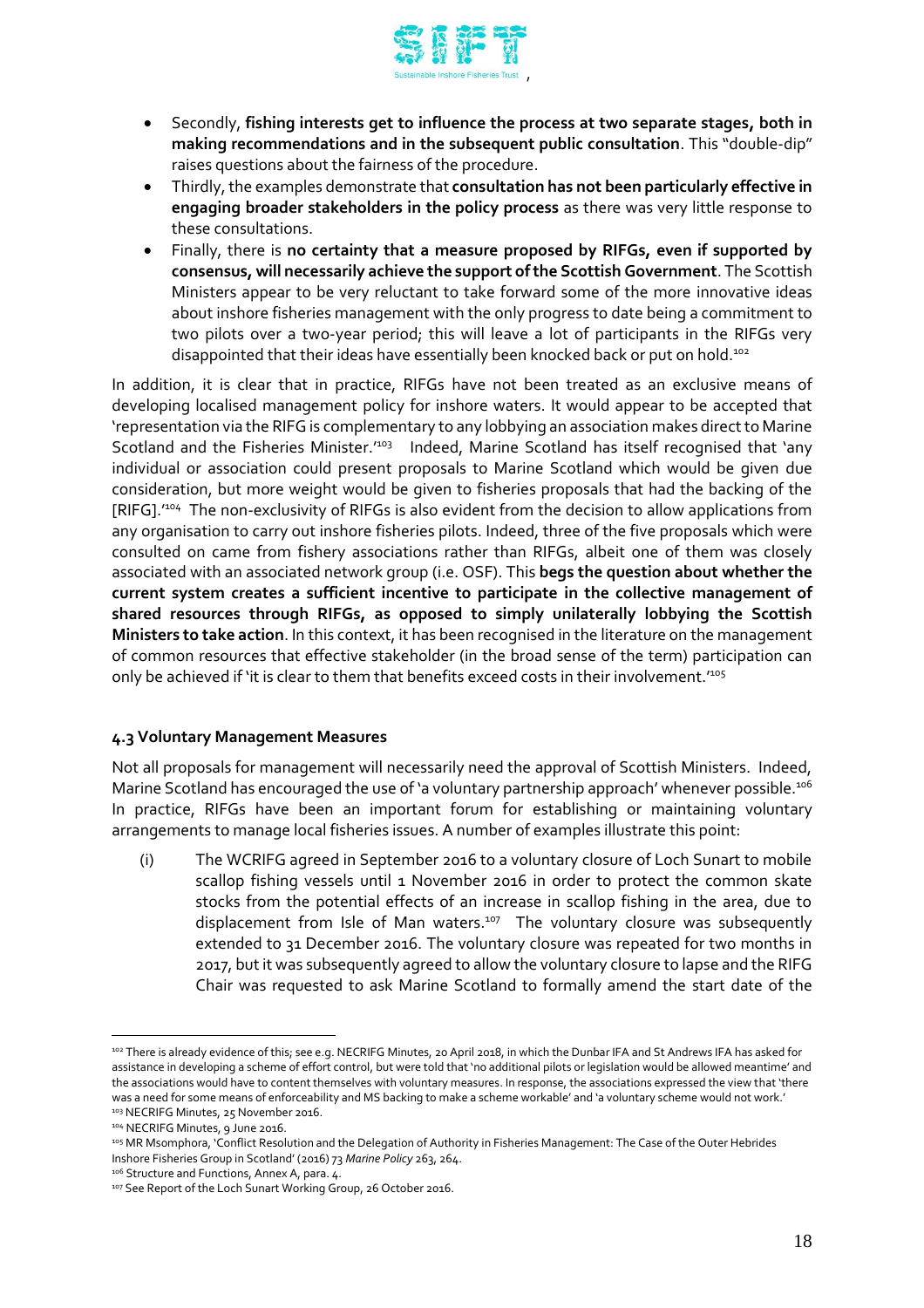

closure to 1 November<sup>108</sup> and 'a request was subsequently made to Marine Scotland to seek a permanent amendment to the scallop opening period of Loch Sunart to bring it in line with other west coast waters.<sup>'109</sup>

- (ii) The Solway Sub-Committee of the WCRIFG has been involved in the annual renewal of the Code of Conduct to deal with gear conflict between mobile scallop vessels and static gear fishermen in the Solway Firth.<sup>110</sup>
- (iii) The NECRIFG facilitated a voluntary agreement for trawling within the inner Moray Forth was reached through a working group and subsequently approved at the RIFG in November 2016.
- (iv) The OHRIFG FMP has two local codes of conduct attached as appendices, one dealing with the Rodel and Harris Prawn Area and the other with Chicken Head to Cellar Head.

Such voluntary arrangements can perform important roles in accommodating different fisheries interests. Nevertheless, **the voluntary approach is not always sufficient, particularly when some actors can be omitted from the decision making process, and others are prepared to ignore the arrangement because they have little fear of consequences.** It is for this reason that some fishery groups have called for greater use of legislation to solve some of these issues.<sup>111</sup>

# **4.4 Other projects, key issues and outputs**

Aside from the development of management measures, RIFGs consider a range of other issues that impact upon inshore fisheries in their area. When issues have been raised within more than one RIFG, the matter has tended to be been taken forward at the national level. But RIFGs have continued to engage with the policy-making process both through direct contact with relevant officials and also through responses to consultations. Significant examples include the consultation on allocation of mackerel quota for inshore fishing vessels, the consultation on landing limits for unlicensed fishermen, and the consultation on marking of static gear deployed within 12 nautical miles of Scottish baselines, all of which respond to issues that affect more than one RIFG. RIFGs have also been active in relation to MPAs, from the point of designation through to the adoption of management measures.<sup>112</sup> Some particular conservation issues have arisen in some areas, such as the heated and on-going discussions on seal management in the NECRIFG. **The fact that these wider marine issues are raised only stresses the need for non-fishery stakeholder engagement by RIFGs.**

# **5 Relationship with Marine Planning**

RIFGs were established at the time when the marine spatial planning system for coastal waters was being set up.<sup>113</sup> The new marine planning framework has seen the designation of eleven marine planning regions<sup>114</sup>, for which regional marine plans (RMPs) will be developed by so-called Marine Planning Partnerships (MPPs). Under the legislation, MPPs must, so far as reasonably practicable, include representatives of persons with an interest in the protection and enhancement of the Scottish marine region to which the regional marine plan applies, the use of that region for recreational

<sup>108</sup> WCRIFG Minutes, 25 October 2017.

<sup>109</sup> Marine Scotland, *RIFG Newsletter 2018*, 5.

<sup>110</sup> WCRIFG Minutes, 25 October 2017. The Code of Conduct is available a[t http://www.solwayfirthpartnership.co.uk/uploads/fish/solway](http://www.solwayfirthpartnership.co.uk/uploads/fish/solway-code-of-conduct-2017-18.pdf)[code-of-conduct-2017-18.pdf](http://www.solwayfirthpartnership.co.uk/uploads/fish/solway-code-of-conduct-2017-18.pdf) <accessed 23 May 2018>.

<sup>111</sup> See e.g. footnote 105.

<sup>112</sup> See e.g. the responses of the OHRIFG to various consultations relation to MPAs[; http://www.ifgs.org.uk/outerhebrides/news/](http://www.ifgs.org.uk/outerhebrides/news/) <accessed 23 May 2018>.

<sup>113</sup> See Marine (Scotland) Act 2010.

<sup>114</sup> Scottish Marine Regions Order 2015.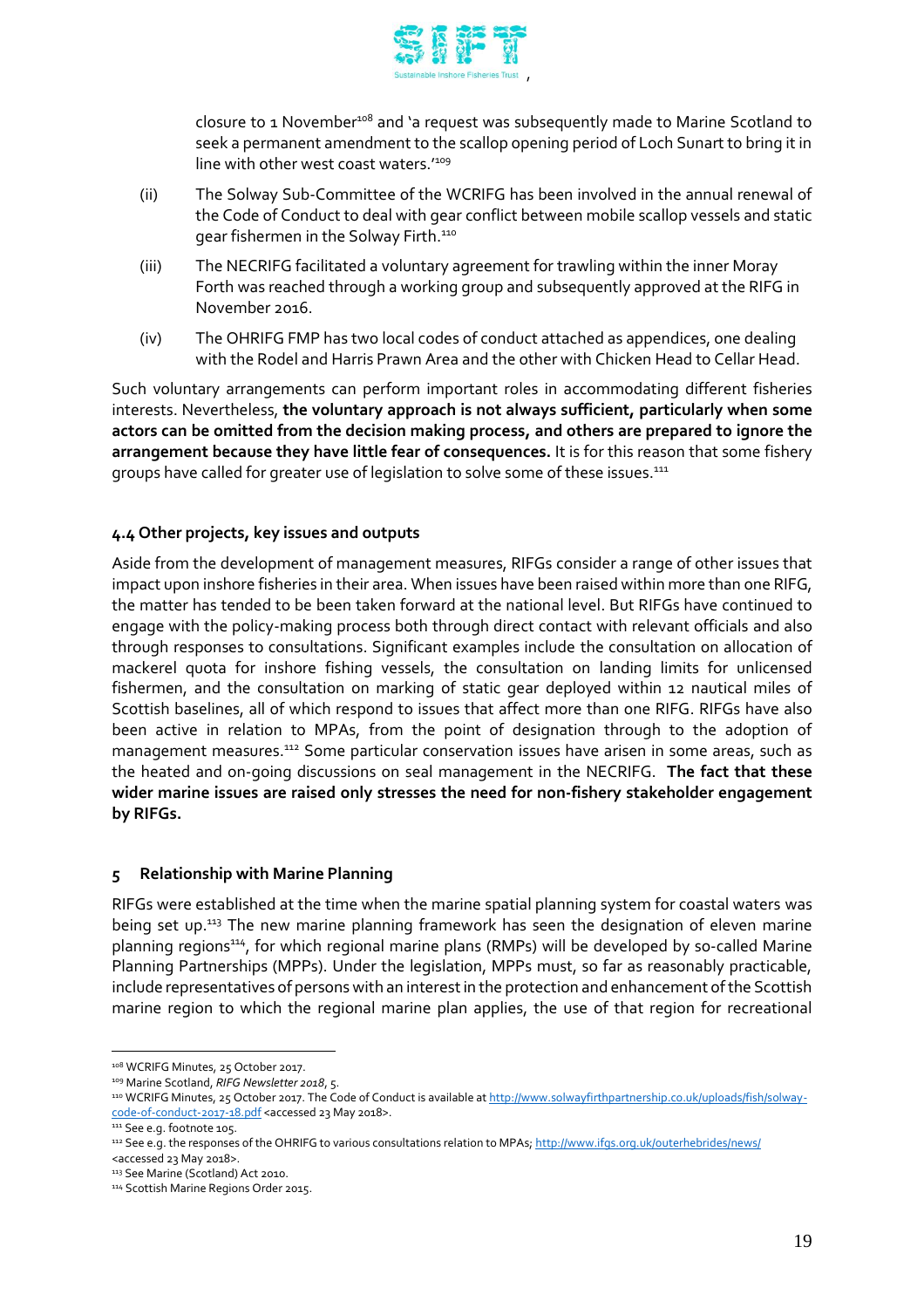

purposes, and the use of that region for commercial purposes.<sup>115</sup> This last category clearly includes persons with an interest in fisheries and the Scottish National Marine Plan anticipates that 'inshore fishing interests should be represented by Inshore Fisheries Groups whose management plans will inform and reflect the regional plan. $^{\prime^{116}}$ 

# **The Clyde as an example of interaction between RIFGs and the Marine Planning system**

One of the few practical experiences of how RIFGs will interact with the regional marine planning system is from the Clyde MPP, where relationships between the two frameworks are now emerging.

A Clyde MPP officer is invited to the WCRIFG Clyde sub-committee and the WCRIFG is represented by its Chair on the Clyde MPP.<sup>117</sup> However, there has been tension in the Clyde MPP over whether RIFGs should be the exclusive means of representing fishing interests in the regional marine planning process. Certainly the RIFGs think of themselves as being an indispensable partner. For example, the WCRIFG FMP includes the objective that '*all fisheries proposals/issues raised by or via the [Clyde MPP] are reviewed by the WCRIFG Clyde Subcommittee before progressing to the [Clyde MPP].*' <sup>118</sup> The importance of the RIFGs is also recognised in the official documentation which describes the RIFG FMP as '*the primary basis upon which the fisheries interests in the area to which it related will be represented to the respective Scottish Marine Region [MPP].*' 119

The significance of the FMP is emphasised by the observation that *'[a]ny [MPP] would expect to be able to call on the evidence and advice presented within a [FMP] as a first point of reference. If such information is found to be lacking there is the ability for the MPP to seek alternative ways of securing such information upon which they may make spatial management decisions which may impact the fishing industry.'<sup>120</sup>*

In the context of the Clyde, SIFT is also concerned that the Clyde MPP has been reluctant to broaden its membership to be more representative of the full range of the fishing Industry: it has rejected membership applications by both SIFT (despite SIFT having developed a Regulating Order in 2015 following economic modelling, widespread public engagement and extensive scientific research) and that of the Scottish Creel Fishermen's Federation. The concerns are further enhanced by the fact that the Clyde Fishermen's Association Is both an independent member of the Clyde MPP and a driving force within the WCRIFG and its relevant sub-committees. Such contradictions undermine the legitimacy of the MPP itself.

SIFT accepts there may be a role for the RIFGs in the regional planning process, but it has concerns about:

- **the ability of RIFGs to act as the exclusive conduit for fisheries interests and to adequately represent the broad range of views and interests that exist across the inshore fishing sector.**
- **whether RIFG FMPs can serve as an appropriate basis for the formulation of regional management plans under the MPP.**

# **RIFGs and marine planning applications**

As well as being involved in the development of RMPs, it has been agreed by Marine Scotland that '[*RIFGs] would receive notifications re development applications at the same time as statutory consultees such as SNH and Crown Estate. Through the [RIFG], the chair would seek to identify any* 

<sup>115</sup> Marine (Scotland) Act 2010, s. 12(3).

<sup>116</sup> National Marine Plan, para. 2.10. (emphasis added)

<sup>117</sup> The WCRIFG Chair is currently also on the Board of the Clyde MPP; se[e http://www.clydemarineplan.scot/about-us/about-the-clyde](http://www.clydemarineplan.scot/about-us/about-the-clyde-marine-planning-partnership/#board)[marine-planning-partnership/#board](http://www.clydemarineplan.scot/about-us/about-the-clyde-marine-planning-partnership/#board) <accessed 13 June 2018>

<sup>118</sup> WCRIFG Fisheries Management Plan (2017) 7.

<sup>119</sup> Structure and Functions, Annex A, para. 9.

<sup>120</sup> Decision-Making Process, para. 2.6.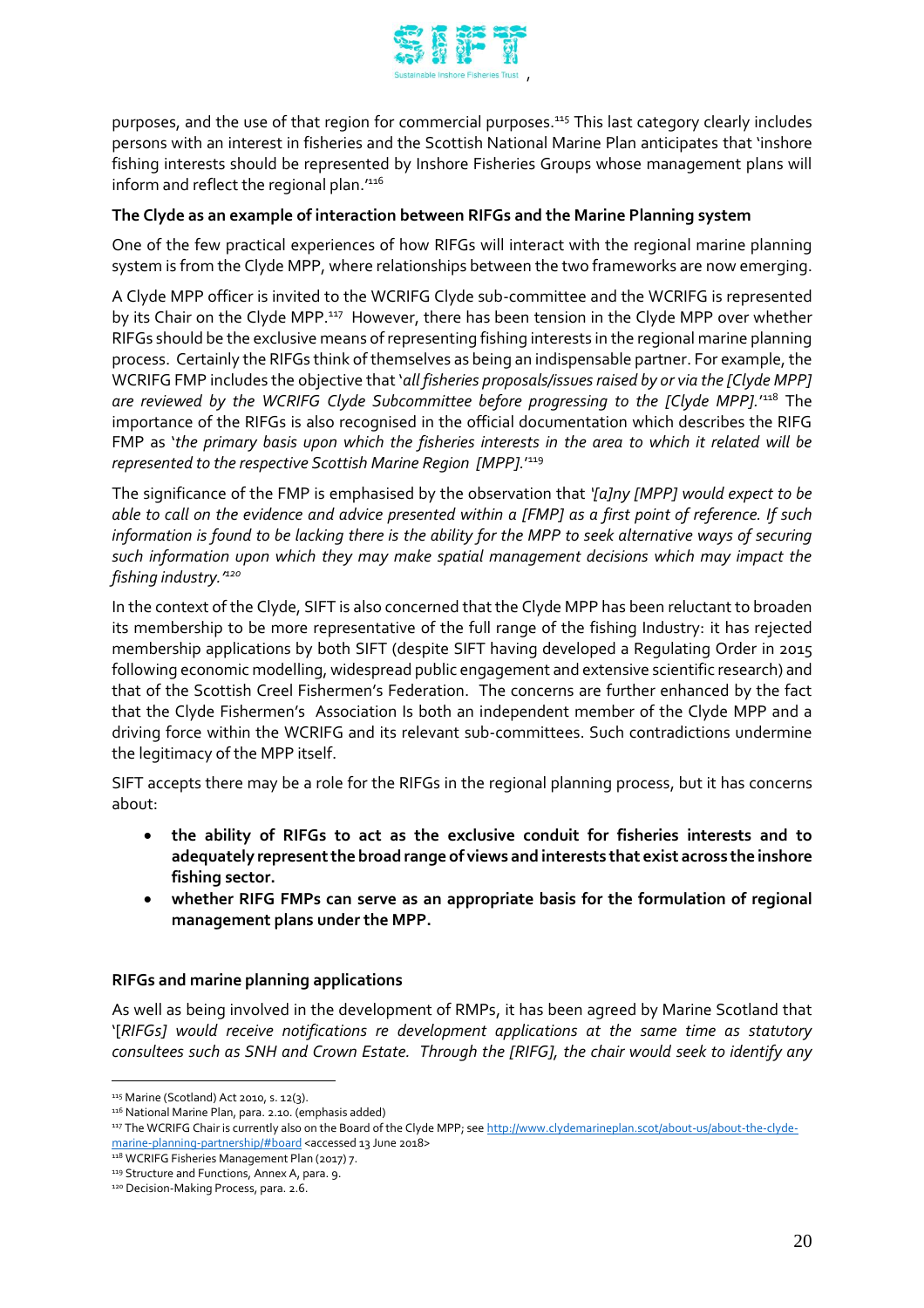

*owners/skippers liable to be affected and put them and their representatives in touch with the developer so they could work together to provide information and to help identify any potential mitigation*  measures.<sup>1221</sup> One way in which RIFGs have sought to respond to the development of other marine uses is through the adoption of position statements. For example, the WCRIFG FMP contains a position statement on the laying of submarine cables, which calls for all cables to be buried in the seabed or alternative protective measures to be used. The FMP also foresees the development of further position statements on, inter alia, coastal/marine pipeline contracts, marine and coastal construction contracts, marine dredging, offshore renewables, inshore recreational developments, and aquaculture. On the other side of the country, the NECRIFG has produced a spatial management position statement, which includes general observations on including fisheries groups in the planning process, alongside specific positions on renewables, oil rigs and tankers, leisure and hobby fishing, eco-tourism, and sub-sea cables and pipelines.<sup>122</sup> **SIFT is, again, concerned that the views of the RIFGs submitted in relation to planning applications may be taken as representing the wider fishing industry rather than just those fishing Interests that happen to be on the RIFG.**

# **6 Conclusion**

When the Inshore Fisheries (Scotland) Bill was introduced, it was criticised as introducing a regime '*enabling the Secretary of State to do what he likes'*<sup>123</sup>, which had the potential to lead to '*a situation in which interested parties will seek to gain an advantage over others by attempting to persuade the*  Secretary of State to enact legislation favourable to them.<sup>1124</sup> The Bill was amended to require consultation with relevant bodies and there has been a gradual opening up of the process in which reviews of inshore fisheries policy have been undertaken, first through triennial reviews of inshore fisheries measures and later through the establishment of national consultative frameworks.

**The IFGs and now the RIFGs are the latest move in this direction. However as this paper shows, there are significant shortcomings in their operation, particularly when it comes to participation, transparency and accountability. As a result the RIFGs have become part of the wider problem of 'regulatory capture' within the inshore fishing industry - wherein some interest groups have benefitted from opaque and informal governance structures to promote their own interests at the expense of other stakeholders who should have an equal entitlement to be heard. This has been to the detriment of not only the fishing industry but the wider inshore economy and associated communities.**

**At the heart of the problem is the RIFGs lack of constitutions**. This is particularly problematic and the transition from IFGs to RIFGs is a major regression in this respect. Furthermore, the generality of the policy framework in which they operate has also led to **disparate practices between the RIFGs**, which is most evident when one considers the FMPs, such as they are, that have been adopted to date.

**SIFT's proposal for a legislative framework for regional management groups offers one solution to these problems, as it would require a clear set of rules for the establishment and operation of such groups and it would also place legal duties on these groups to take into account certain considerations in the development of FMPs and associated management measures.** 

Giving **greater responsibilities to regional management groups, albeit under strict conditions laid down by legislation, may also lead to more efficient decision-making procedures with less delay**. There is evidence that RIFGs themselves are keen to take on additional responsibilities, including

<sup>121</sup> See NECRIFG Minutes, 25 November 2016. More broadly see Marine (Scotland) Act 2010, s. 27(4) and Marine Licensing (Consultees) (Scotland) Order 2011.

<sup>122</sup> See NECRIFG Minutes, 19 January 2018.

<sup>123</sup> See Hansard, HL Deb 29 November 1983, vol 445, col 565 (Lord Ross of Marnock).

<sup>&</sup>lt;sup>124</sup> Ibid, vol 445, col 567 (Lord Ross of Marnock).